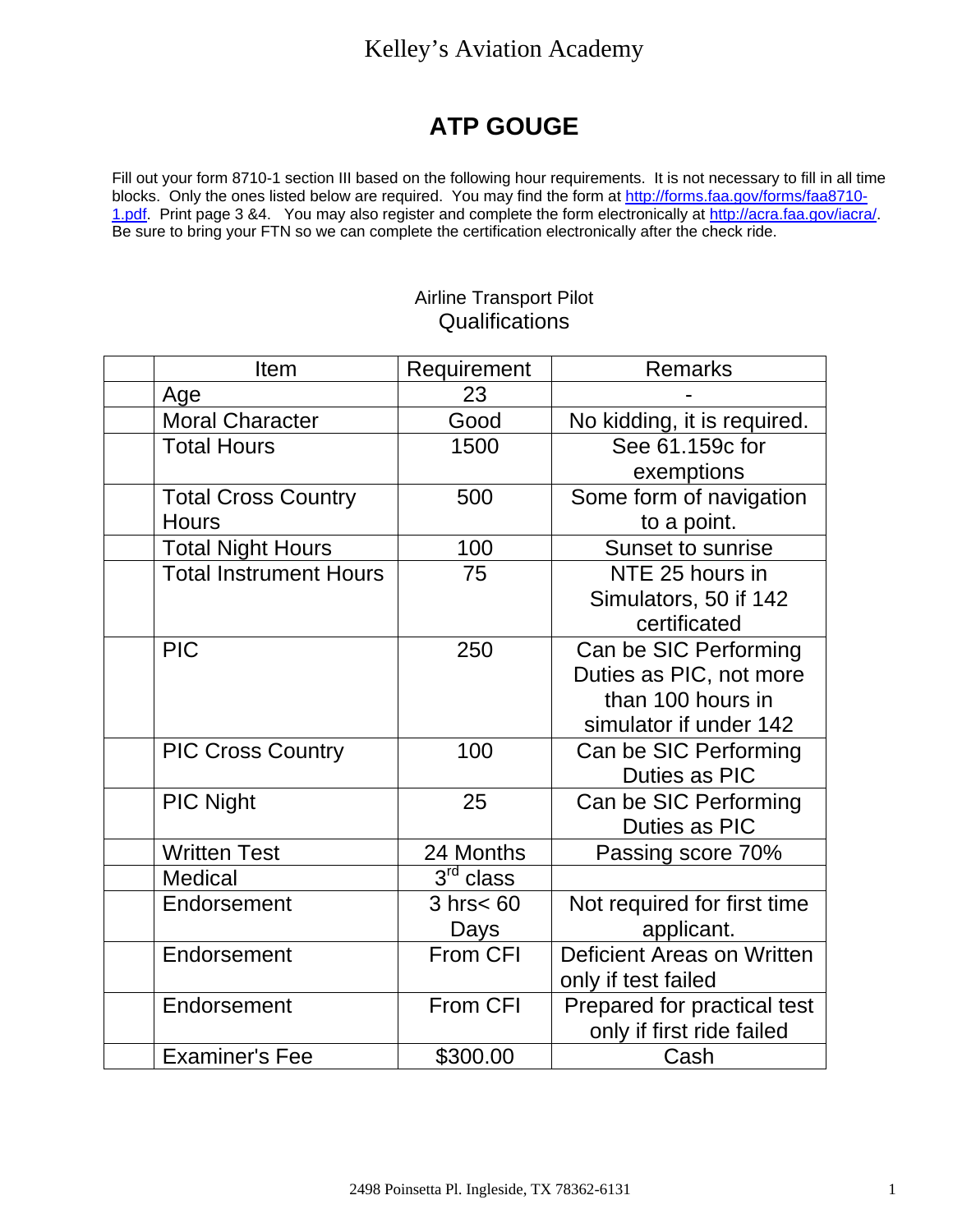# **I. Area of Operation: Preflight Preparation**

### *Task: Equipment Examination*

Exhibit adequate knowledge appropriate to the airplane, systems and components; normal, abnormal and EPs re: the following items

# **VII. Area of Operation: Normal and Abnormal Procedures**

Adequate knowledge of normal and abnormal procedures of the systems, subsystems, etc.

Demonstrates proper use of systems, etc. such as:

- **Powerplant**  Controls and indicators, induction system, carburetor and fuel injection, turbocharging, cooling, fire detection/protection, mounting points, deicing/anti-icing and related components
- **Oil system** Capacity, grade, quantities, indicators
- **Fuel system**  Capacity, drains, pumps, controls, crossfeed, fuel grade/color
- **Landing gear**  Indicators, brakes, anti-skid, tires, nosewheel steering, and shock absorbers
- **Propellers**  Type controls, feathering/unfeathering, autofeather, synchronizing
- **Hydraulic system**  Capacity, pumps, pressure, reservoir, grade
- **Electrical system** Alternators, generators, battery, CBs, APUs
- **Environmental systems**  Heating, cooling, ventilation, oxygen and pressurization
- **Ice protection**  Airframe antiice, deice, pitot static system protection, propeller, windshield, wing and tail surfaces
- **Crewmember and passenger equipment**  Oxygen, survival gear, emergency exits
- **Flight controls**  Ailerons, elevators, rudders, stabilizers, flaps, spoilers, trim systems
- **Pitot-static system**  Associated instruments and power sources
- **Fire detection and extinguishing systems**
- **Avionics and communication, Navigation systems**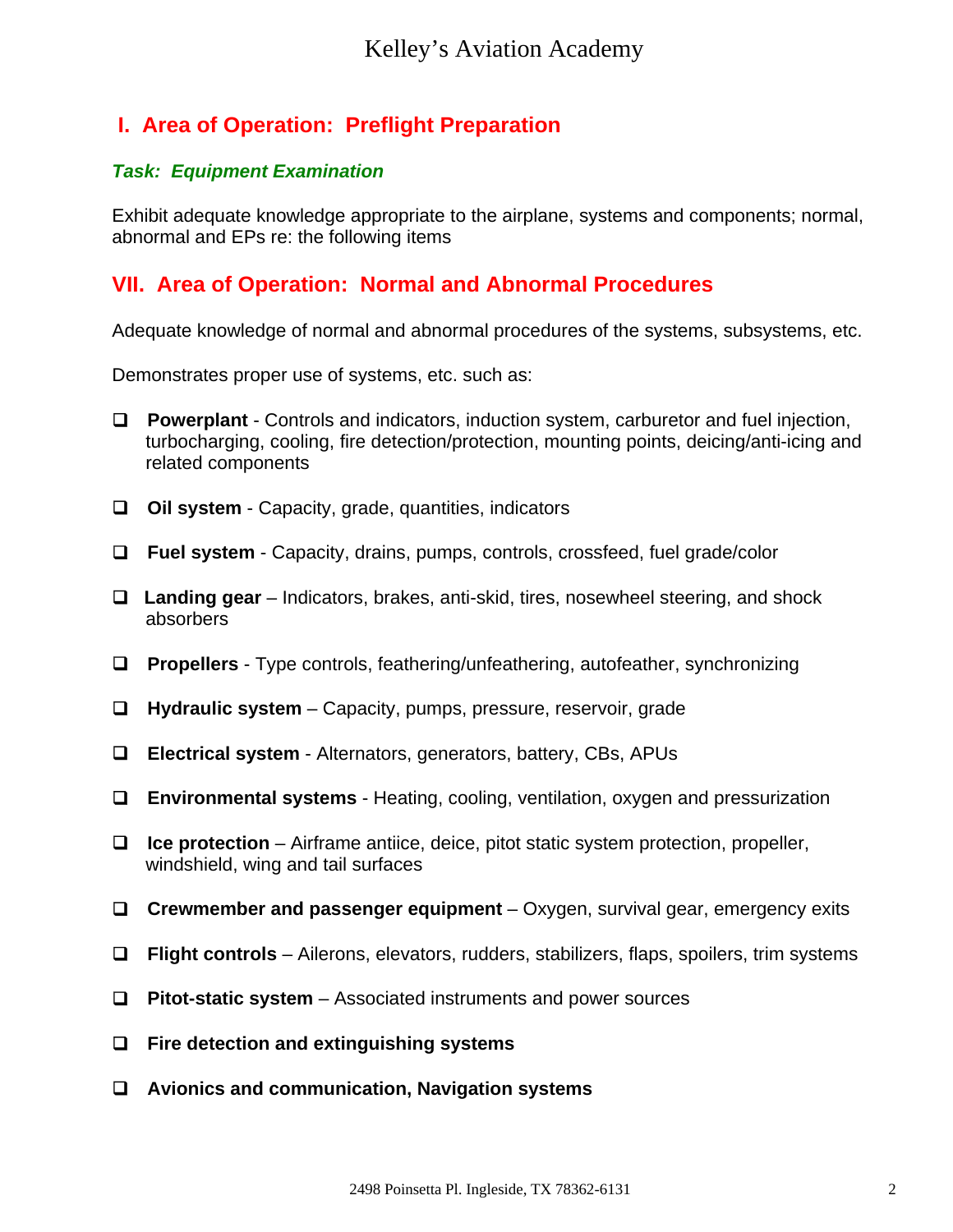- **Automatic flight control system, EFIS**
- **Anti-ice and de-ice systems**

#### *Task: Performance and Limitations*

Demonstrate proficiency in applying:

- **Accelerate-stop distance**
- **Accelerate-go distance**
- **Takeoff performance—all engines/engine(s) out**
- **Climb performance—all engines/engine(s) out**
- **Service ceiling—all engine, engine(s) out, drift down**
- **Cruise performance**
- **Fuel consumption, range, endurance**
- **Descent performance**
- **Go-around from rejected landings**

 **Land and Hold Short Operations FAA order is downloadable at <http://www.faa.gov/ats/atp/atx/lahso118.pdf>.** 

- **Other performance data (appropriate to the airplane)**
- **Describe airspeeds used during specific phases of flight**
- **Effects of meteorological conditions upon performance**
- **CG computations**
- *Task: Preflight inspection*

Operational status of airplane

- **Airworthiness and registration certificates**
- **Operating limitations, placards, instrument markings, handbooks, manuals**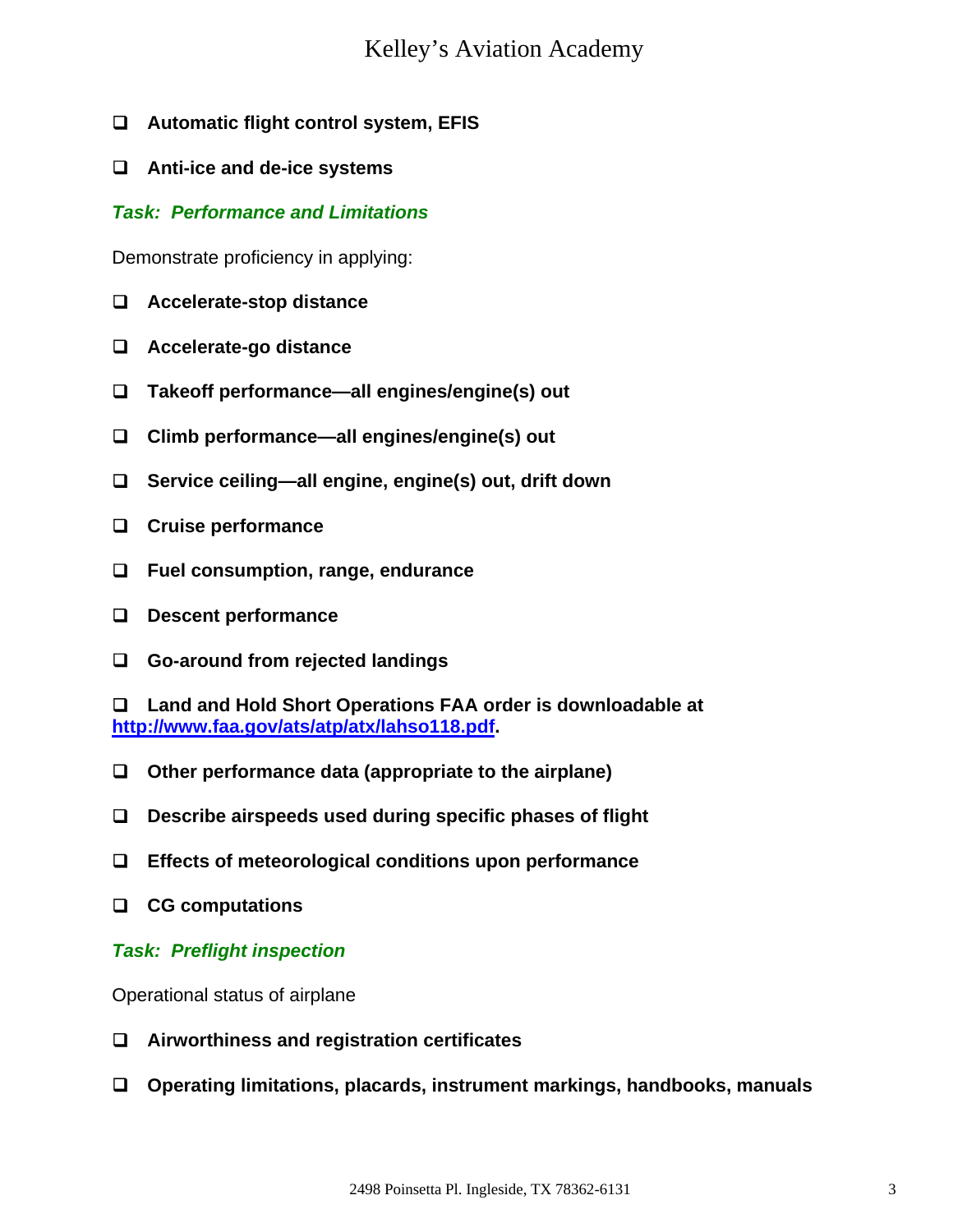- **Weight and balance data, equipment list**
- **Maintenance Requirements, Records**
- **Minimum Equipment List**

# **VIII. Area of Operation: Emergency Procedures**

Demonstrate proper use of emergency procedures including:

- **Emergency descent**
- **Inflight fire and smoke removal**
- **Rapid decompression**
- **Emergency evacuation**

# **Centerline Thrust**

# **I. Area of Operation: Preflight Preparation**

#### *Principles of Flight-Engine Inoperative*

Demonstrate knowledge of, by explaining:

- **Importance of reducing drag Pitch Down - Elevator Adverse Roll- Elevator Adverse Yaw-Rudder**
- **Importance of establishing and maintaining proper airspeed**
- **Importance of maintaining proper pitch and bank**
- **Importance of establishing and maintaining proper airspeed**
- **Performance based on the following: Extension of landing gear Extension of flaps Extension of both landing gear and flaps Windmilling propeller on the inoperative engine**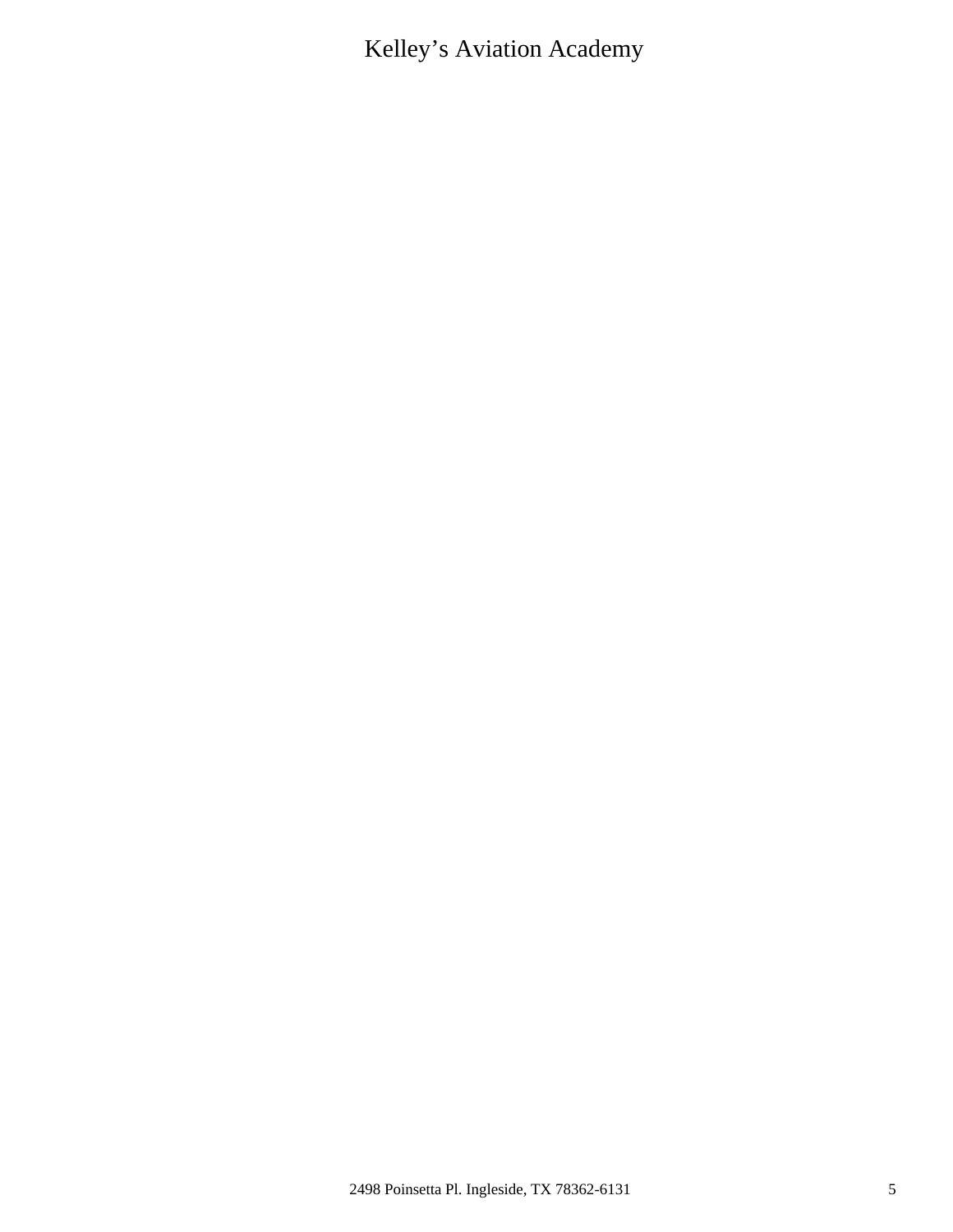# **VII. Area of Operation: Engine Inoperative-Loss of Directional Control**

Demonstrate knowledge of, by explaining:

- **Meaning of 'critical engine"** 
	- **Torque Spiraling Slipstream**
	- **P Factor Accelerated Slipstream**
- **Effects of:** 
	- **Density Altitude**
	- **Weight**
	- **Center of Gravity**
	- **Relationship of stall speed to VMC**
	- **Reasons for loss of directional control**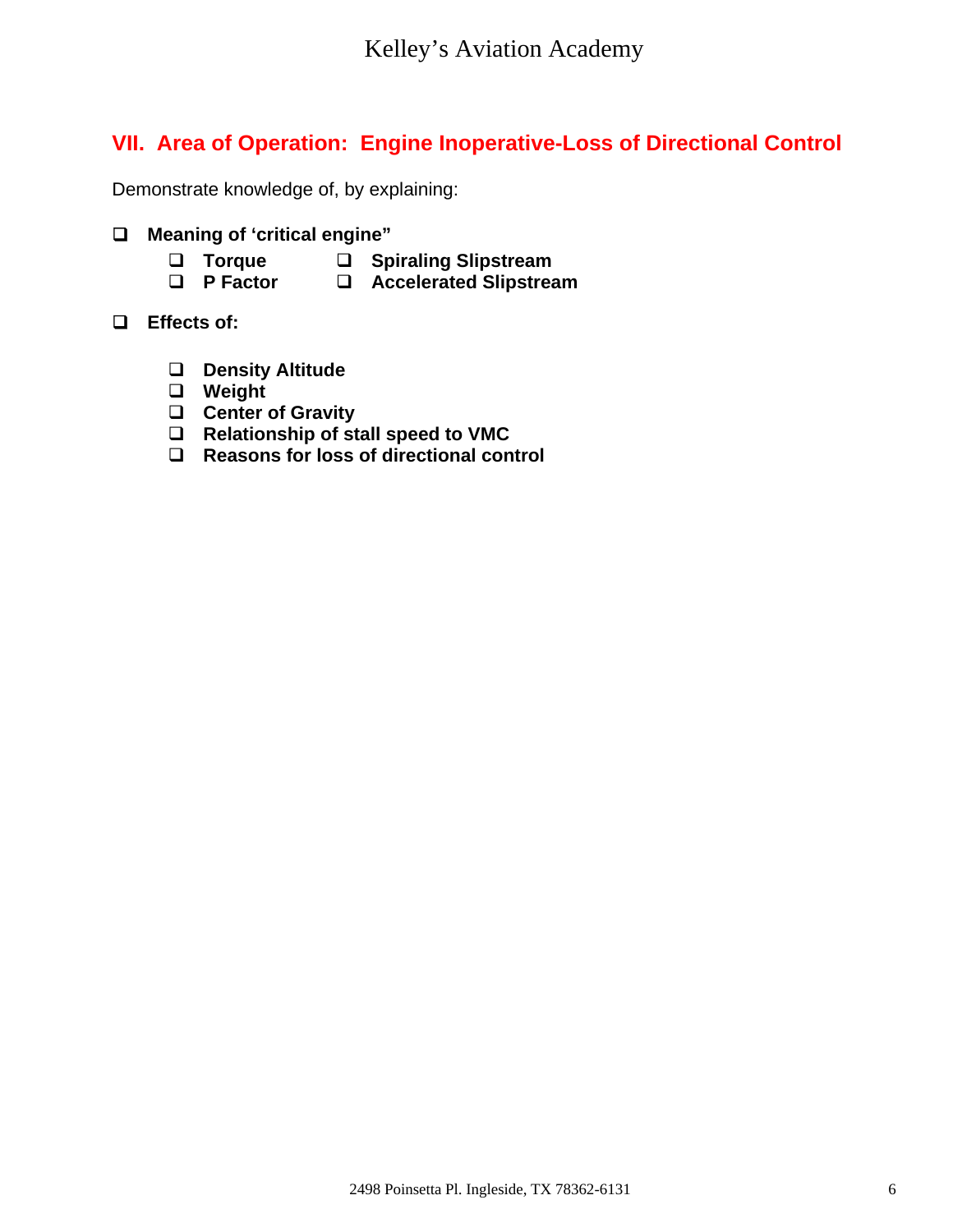#### PREFLIGHT PREPARATION AND FLIGHT PLANNING

Whether the flight is to be local or cross-country, certain preflight items need to be reviewed and accomplished. 14 CFR part 91 requires that before each flight, the pilot shall become familiar with all available information concerning the flight.

For all flights, this includes runway lengths, and takeoff and landing distances.

For flights not in the vicinity of an airport, the pilot must be familiar with:

- weather reports and forecasts;
- fuel requirements;
- alternate/diversion plans; and
- known traffic delays.

The best sources of information for airplane performance data are the AFM/POH. The best sources for preflight weather and Notices to Airmen (NOTAM's) information are FAA Automated Flight Service Stations (AFSS) or direct user access terminal systems (DUATS). Airport, navigation, and communication information can be derived from the Airport/Facility Directory.

Based on a review of this information, particularly the weather conditions, fuel requirements, and pilot qualifications, a decision can be made on whether to begin the flight, or to cancel and reschedule.

#### AIRPLANE PREFLIGHT INSPECTION

The accomplishment of a safe flight includes a careful preflight inspection of the airplane. The preflight inspection is conducted with a checklist and helps determine if the airplane is in an airworthy condition for the intended flight.

Certificates and Documents

Airworthiness of the airplane is determined, in part, by the following certificates and documents, which must be on board the airplane when operated.

- Airworthiness certificate.
- Registration certificate.

• Radio Station License issued by the Federal Communications Commission (FCC), if the radio transmitter is to be operated outside of the United States.

• Operating limitations. These may take the form of an FAA-approved AFM/POH, placards, and instrument markings, or any combination of the above.

A complete preflight inspection includes a review of the airplane logbooks. These are not required to be kept in the airplane when it is operated, and most owners keep them in a secure location. There will be maintenance records for the airframe and engine. Most owners also maintain additional propeller records.

At a minimum, there should be an annual inspection within the preceding 12-calendar months. When the airplane is operated carrying persons for hire or giving flight instruction for hire, a 100-hour inspection is required by 14 CFR part 91. An annual inspection may be performed in lieu of a 100-hour inspection. If the transponder is to be used, it is required to be inspected within the preceding 24-calendar months. If the airplane is operated under instrument flight rules (IFR) in controlled airspace, the pitot-static system also is required to be inspected within the preceding 24-calendar months.

The emergency locator transmitter (ELT) should also be checked. The ELT is battery powered, and the battery replacement or recharge date should not be exceeded.

Airworthiness Directives (AD's) have a variety of compliance intervals and are usually tracked in a separate area of the appropriate airframe, engine, or propeller record.

Maintenance status boards or other maintenance tracking systems used in many operations are useful inspection interval reminders, but official airworthiness and inspection status can only be determined from the records themselves.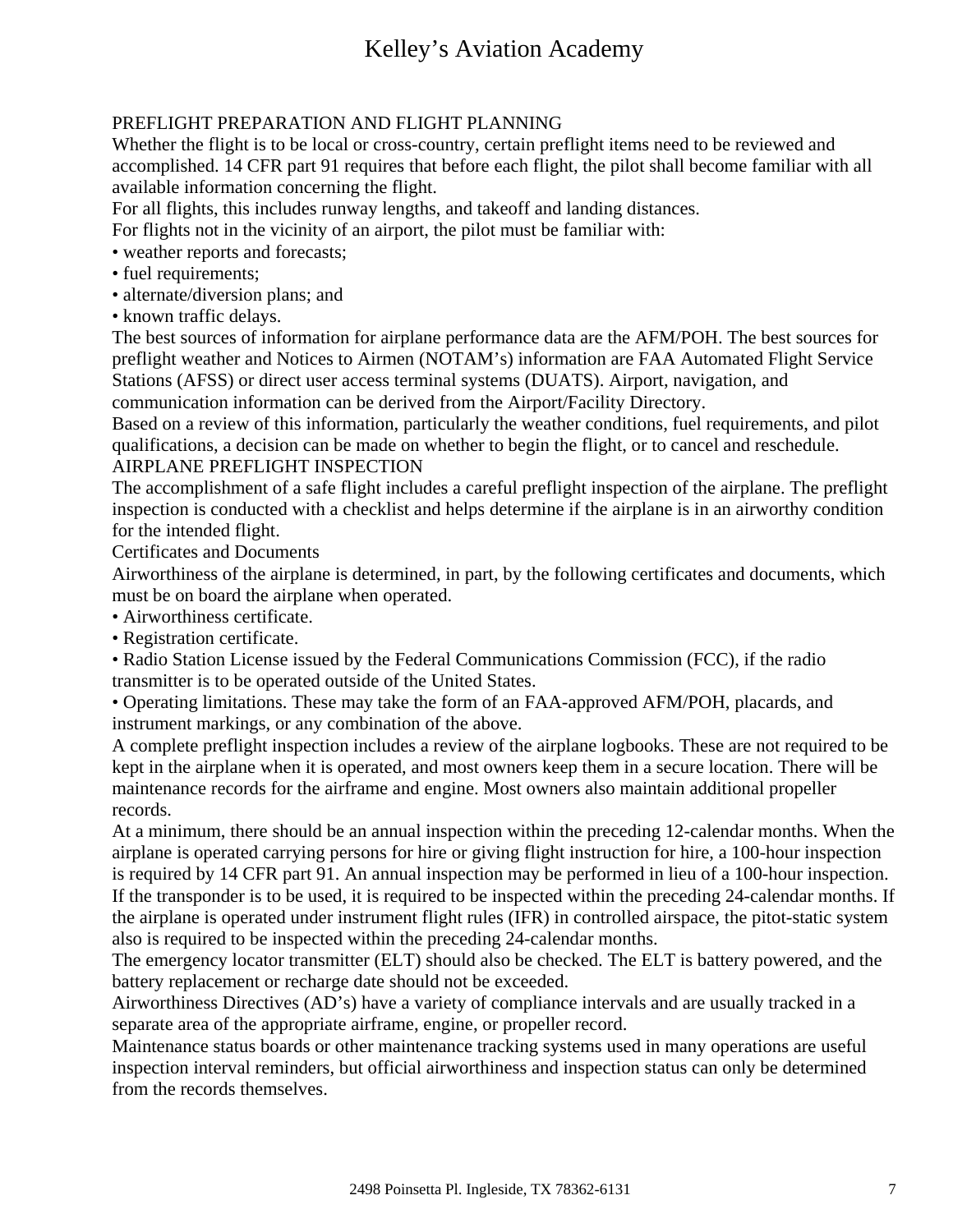#### MINIMUM EQUIPMENT LISTS (MEL's) AND OPERATIONS WITH INOPERATIVE EQUIPMENT

The Code of Federal Regulations (CFR's) requires that all aircraft instruments and installed equipment is operative prior to each departure. When the FAA adopted the minimum equipment list (MEL) concept for 14 CFR part 91 operations, this allowed for the first time, operations with inoperative items determined to be nonessential for safe flight. At the same time, it allowed part 91 operators, without an MEL, to defer repairs on nonessential equipment within the guidelines of part 91.

There are two primary methods of deferring maintenance on small, non-turbine powered airplanes operated under part 91. They are the deferral provision of 14 CFR part 91, section 91.213(d) and an FAA-approved MEL.

The deferral provision of section 91.213(d) is widely used by most pilot/operators. Its popularity is due to simplicity and minimal paperwork. When inoperative equipment is found during preflight or prior to departure, the decision should be to cancel the flight, obtain maintenance prior to flight, or to defer the item or equipment.

Maintenance deferrals are not used for inflight discrepancies. The manufacturer's AFM/POH procedures are to be used in those situations. The discussion that follows assumes that the pilot wishes to defer maintenance that would ordinarily be required prior to flight.

Using the deferral provision of section 91.213(d), the pilot determines whether the inoperative equipment is required by type design, the CFR's, or AD's. If the inoperative item is not required, and the airplane can be safely operated without it, the deferral may be made. The inoperative item shall be deactivated or removed and an INOPERATIVE placard placed near the appropriate switch, control, or indicator. If deactivation or removal involves maintenance (removal always will), it must be accomplished by certificated maintenance personnel.

For example, if the position lights (installed equipment) were discovered to be inoperative prior to a daytime flight, the pilot would follow the requirements of section 91.213(d).

The deactivation may be a process as simple as the pilot positioning a circuit breaker to the OFF position, or as complex as rendering instruments or equipment totally inoperable. Complex maintenance tasks require a certificated and appropriately rated maintenance person to perform the deactivation. In all cases, the item or equipment must be placarded INOPERATIVE.

All small, non-turbine powered airplanes operated under part 91 are eligible to use the maintenance deferral provisions of section 91.213(d). However, once an operator requests an MEL, and a Letter of Authorization (LOA) is issued by the FAA, then the use of the MEL becomes mandatory for that airplane. All maintenance deferrals must be accomplished in accordance with the terms and conditions of the MEL and the operator-generated procedures document.

The use of an MEL for a small, non-turbine powered airplane operated under part 91 also allows for the deferral of inoperative items or equipment. The primary guidance becomes the FAA-approved MEL issued to that specific operator and N-numbered airplane.

The FAA has developed master minimum equipment lists (MMEL's) for airplanes in current use. Upon written request by an airplane operator, the local FAA Flight Standards District Office (FSDO) may issue the appropriate make and model MMEL, along with an LOA, and the preamble. The operator then develops operations and maintenance (O&M) procedures from the MMEL. This MMEL with O&M procedures now becomes the operator's MEL. The MEL, LOA, preamble, and procedures document developed by the operator must be on board the airplane when it is operated.

The FAA considers an approved MEL to be a supplemental type certificate (STC) issued to an aircraft by serial number and registration number. It therefore becomes the authority to operate that aircraft in a condition other than originally type certificated.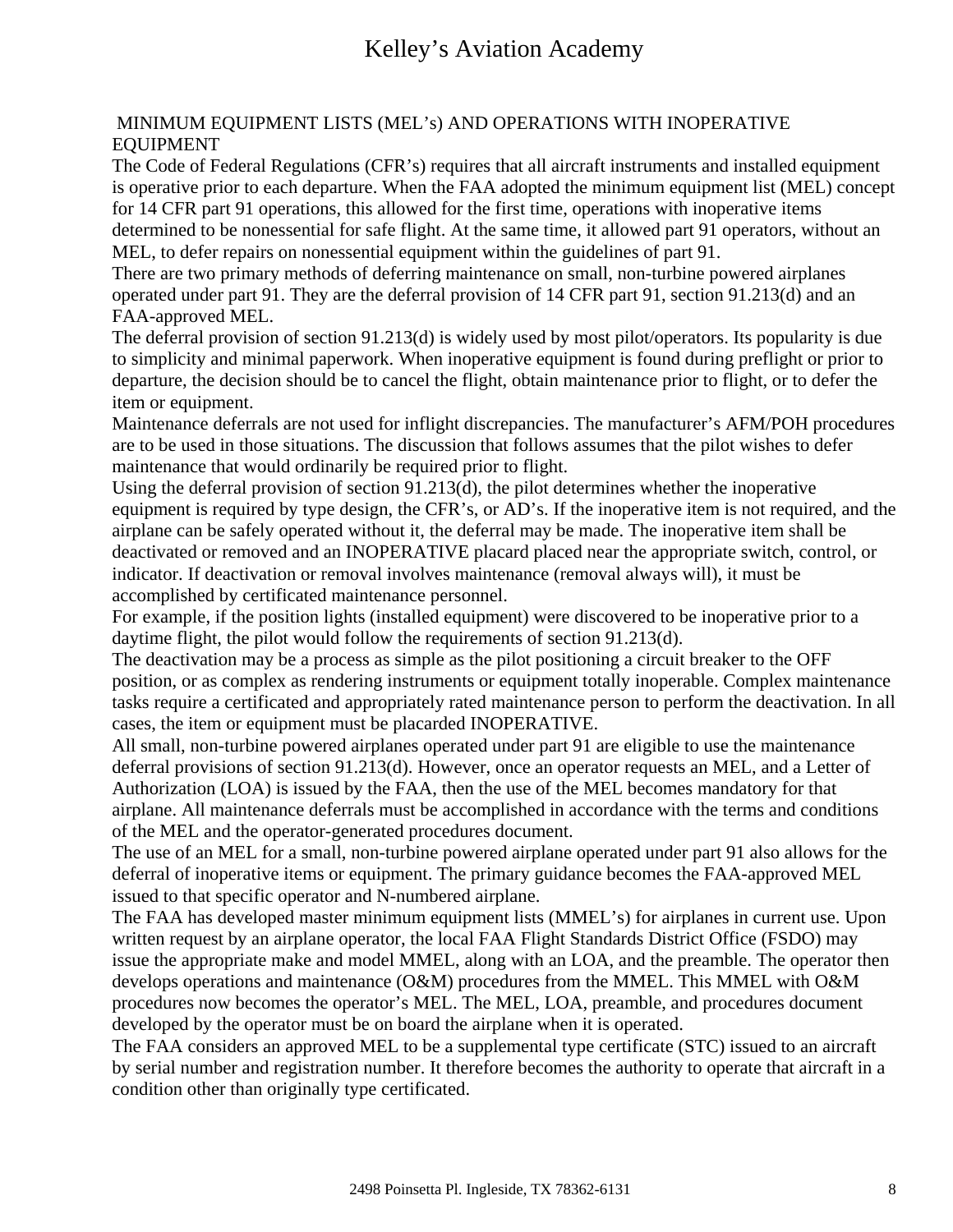With an approved MEL, if the position lights were discovered inoperative prior to a daytime flight, the pilot would make an entry in the maintenance record or discrepancy record provided for that purpose. The item is then either repaired or deferred in accordance with the MEL. Upon confirming that daytime flight with inoperative position lights is acceptable in accordance with the provisions of the MEL, the pilot would leave the position lights switch OFF, open the circuit breaker (or whatever action is called for in the procedures document), and placard the position light switch as INOPERATIVE. There are exceptions to the use of the MEL for deferral. For example, should a component fail that is not listed in the MEL as deferrable (the tachometer, wing's flaps, or stall warning device, for example), then repairs are required to be performed prior to departure. If maintenance or parts are not readily available at that location, a special flight permit can be obtained from the nearest FSDO. This permit allows the airplane to be flown to another location for maintenance. This allows an aircraft that may not currently meet applicable airworthiness requirements, but is capable of safe flight, to be operated under the restrictive special terms and conditions attached to the special flight permit.

Deferral of maintenance is not to be taken lightly, and due consideration should be given to the effect an inoperative component may have on the operation of an airplane, particularly if other items are inoperative. Further information regarding MEL's and operations with inoperative equipment can be found in AC 91-67, Minimum Equipment Requirements for General Aviation Operations Under FAR Part 91.

#### *91.205 Powered civil aircraft with standard category U.S. airworthiness certificates: Instrument and equipment requirements.*

(a) *General.* Except as provided in paragraphs (c)(3) and (e) of this section, no person may operate a powered civil aircraft with a standard category U.S. airworthiness certificate in any operation described in paragraphs (b) through (f) of this section unless that aircraft contains the instruments and equipment specified in those paragraphs (or FAA-approved equivalents) for that type of operation, and those instruments and items of equipment are in operable condition.

(b) *Visual-flight rules (day).* For VFR flight during the day, the following instruments and equipment are required:

- (1) Airspeed indicator.
- (2) Altimeter.
- (3) Magnetic direction indicator.
- (4) Tachometer for each engine.
- (5) Oil pressure gauge for each engine using pressure system.
- (6) Temperature gauge for each liquid-cooled engine.
- (7) Oil temperature gauge for each air-cooled engine.
- (8) Manifold pressure gauge for each altitude engine.
- (9) Fuel gauge indicating the quantity of fuel in each tank.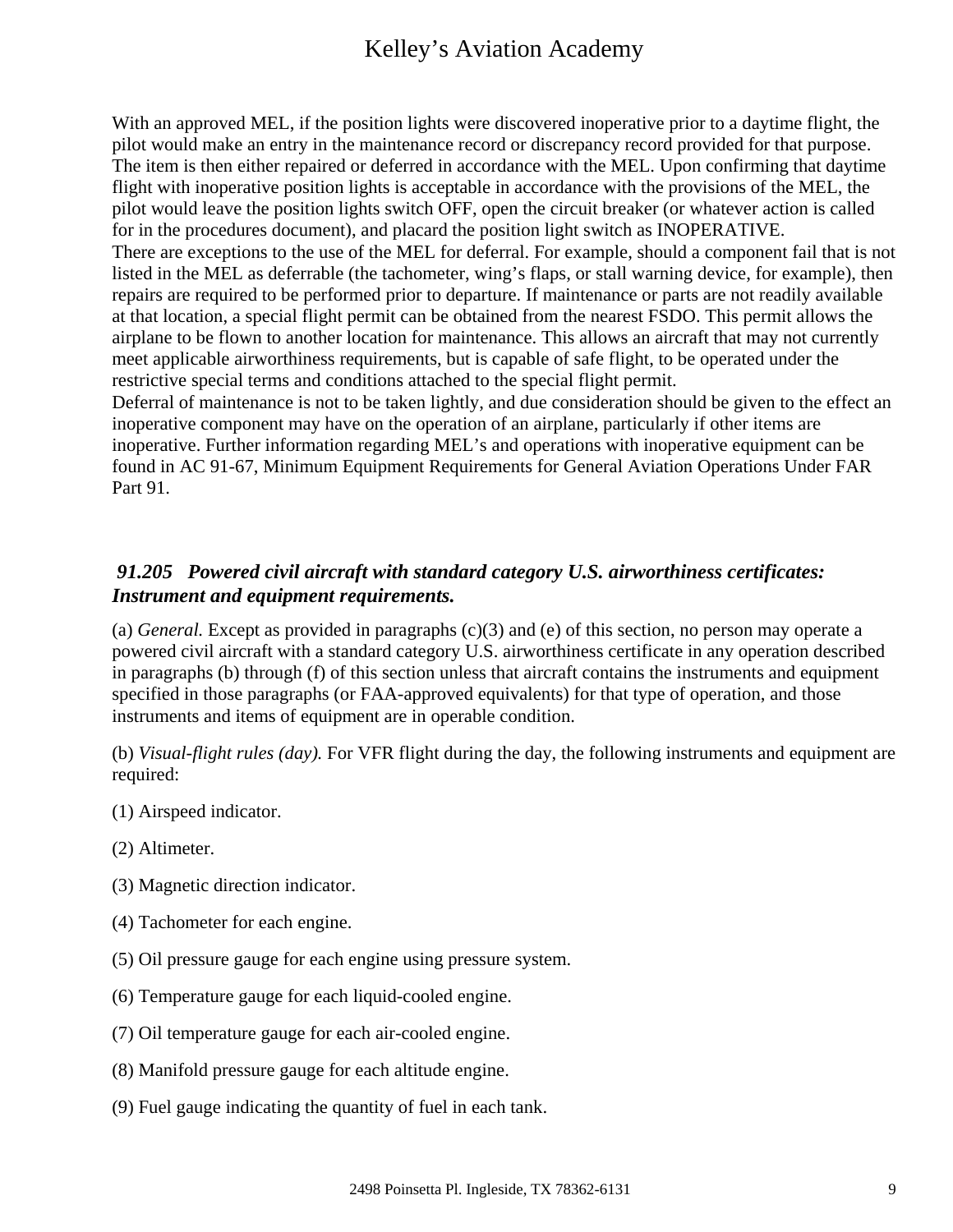(10) Landing gear position indicator, if the aircraft has a retractable landing gear.

(11) For small civil airplanes certificated after March 11, 1996, in accordance with part 23 of this chapter, an approved aviation red or aviation white anticollision light system. In the event of failure of any light of the anticollision light system, operation of the aircraft may continue to a location where repairs or replacement can be made.

(12) If the aircraft is operated for hire over water and beyond power-off gliding distance from shore, approved flotation gear readily available to each occupant and at least one pyrotechnic signaling device. As used in this section, "shore" means that area of the land adjacent to the water which is above the high water mark and excludes land areas which are intermittently under water.

(13) An approved safety belt with an approved metal-to-metal latching device for each occupant 2 years of age or older.

(14) For small civil airplanes manufactured after July 18, 1978, an approved shoulder harness for each front seat. The shoulder harness must be designed to protect the occupant from serious head injury when the occupant experiences the ultimate inertia forces specified in §23.561(b)(2) of this chapter. Each shoulder harness installed at a flight crewmember station must permit the crewmember, when seated and with the safety belt and shoulder harness fastened, to perform all functions necessary for flight operations. For purposes of this paragraph—

(i) The date of manufacture of an airplane is the date the inspection acceptance records reflect that the airplane is complete and meets the FAA-approved type design data; and

(ii) A front seat is a seat located at a flight crewmember station or any seat located alongside such a seat.

(15) An emergency locator transmitter, if required by §91.207.

(16) For normal, utility, and acrobatic category airplanes with a seating configuration, excluding pilot seats, of 9 or less, manufactured after December 12, 1986, a shoulder harness for—

(i) Each front seat that meets the requirements of §23.785 (g) and (h) of this chapter in effect on December 12, 1985;

(ii) Each additional seat that meets the requirements of  $\S 23.785(g)$  of this chapter in effect on December 12, 1985.

(17) For rotorcraft manufactured after September 16, 1992, a shoulder harness for each seat that meets the requirements of §27.2 or §29.2 of this chapter in effect on September 16, 1991.

(c) *Visual flight rules (night).* For VFR flight at night, the following instruments and equipment are required:

(1) Instruments and equipment specified in paragraph (b) of this section.

(2) Approved position lights.

(3) An approved aviation red or aviation white anticollision light system on all U.S.-registered civil aircraft. Anticollision light systems initially installed after August 11, 1971, on aircraft for which a type certificate was issued or applied for before August 11, 1971, must at least meet the anticollision light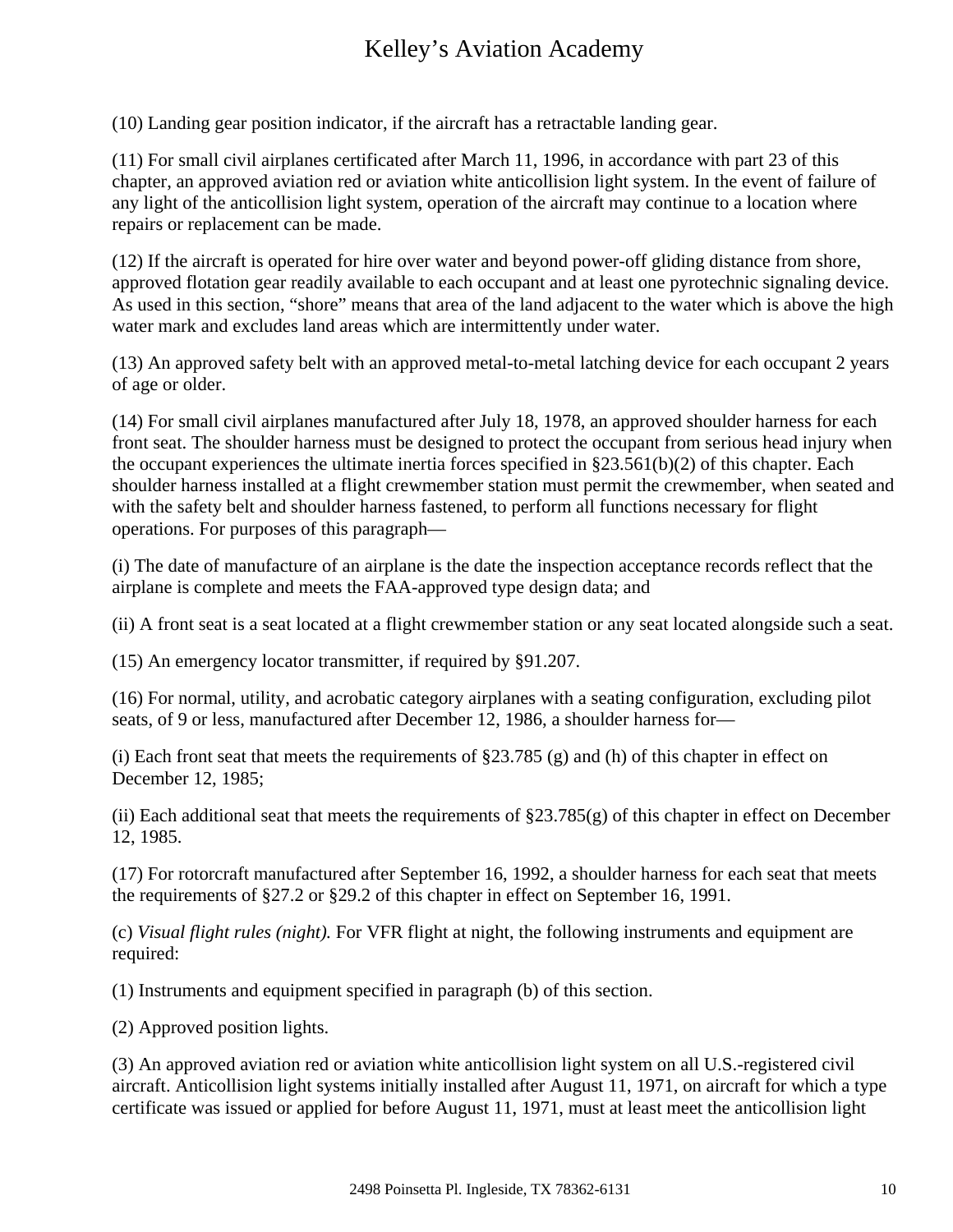standards of part 23, 25, 27, or 29 of this chapter, as applicable, that were in effect on August 10, 1971, except that the color may be either aviation red or aviation white. In the event of failure of any light of the anticollision light system, operations with the aircraft may be continued to a stop where repairs or replacement can be made.

(4) If the aircraft is operated for hire, one electric landing light.

(5) An adequate source of electrical energy for all installed electrical and radio equipment.

(6) One spare set of fuses, or three spare fuses of each kind required, that are accessible to the pilot in flight.

(d) *Instrument flight rules.* For IFR flight, the following instruments and equipment are required:

(1) Instruments and equipment specified in paragraph (b) of this section, and, for night flight, instruments and equipment specified in paragraph (c) of this section.

(2) Two-way radio communications system and navigational equipment appropriate to the ground facilities to be used.

(3) Gyroscopic rate-of-turn indicator, except on the following aircraft:

(i) Airplanes with a third attitude instrument system usable through flight attitudes of 360 degrees of pitch and roll and installed in accordance with the instrument requirements prescribed in §121.305(j) of this chapter; and

(ii) Rotorcraft with a third attitude instrument system usable through flight attitudes of  $\pm 80$  degrees of pitch and  $\pm 120$  degrees of roll and installed in accordance with §29.1303(g) of this chapter.

(4) Slip-skid indicator.

(5) Sensitive altimeter adjustable for barometric pressure.

(6) A clock displaying hours, minutes, and seconds with a sweep-second pointer or digital presentation.

(7) Generator or alternator of adequate capacity.

(8) Gyroscopic pitch and bank indicator (artificial horizon).

(9) Gyroscopic direction indicator (directional gyro or equivalent).

(e) *Flight at and above 24,000 ft. MSL (FL 240).* If VOR navigational equipment is required under paragraph (d)(2) of this section, no person may operate a U.S.-registered civil aircraft within the 50 states and the District of Columbia at or above FL 240 unless that aircraft is equipped with approved distance measuring equipment (DME). When DME required by this paragraph fails at and above FL 240, the pilot in command of the aircraft shall notify ATC immediately, and then may continue operations at and above FL 240 to the next airport of intended landing at which repairs or replacement of the equipment can be made.

(f) *Category II operations.* The requirements for Category II operations are the instruments and equipment specified in—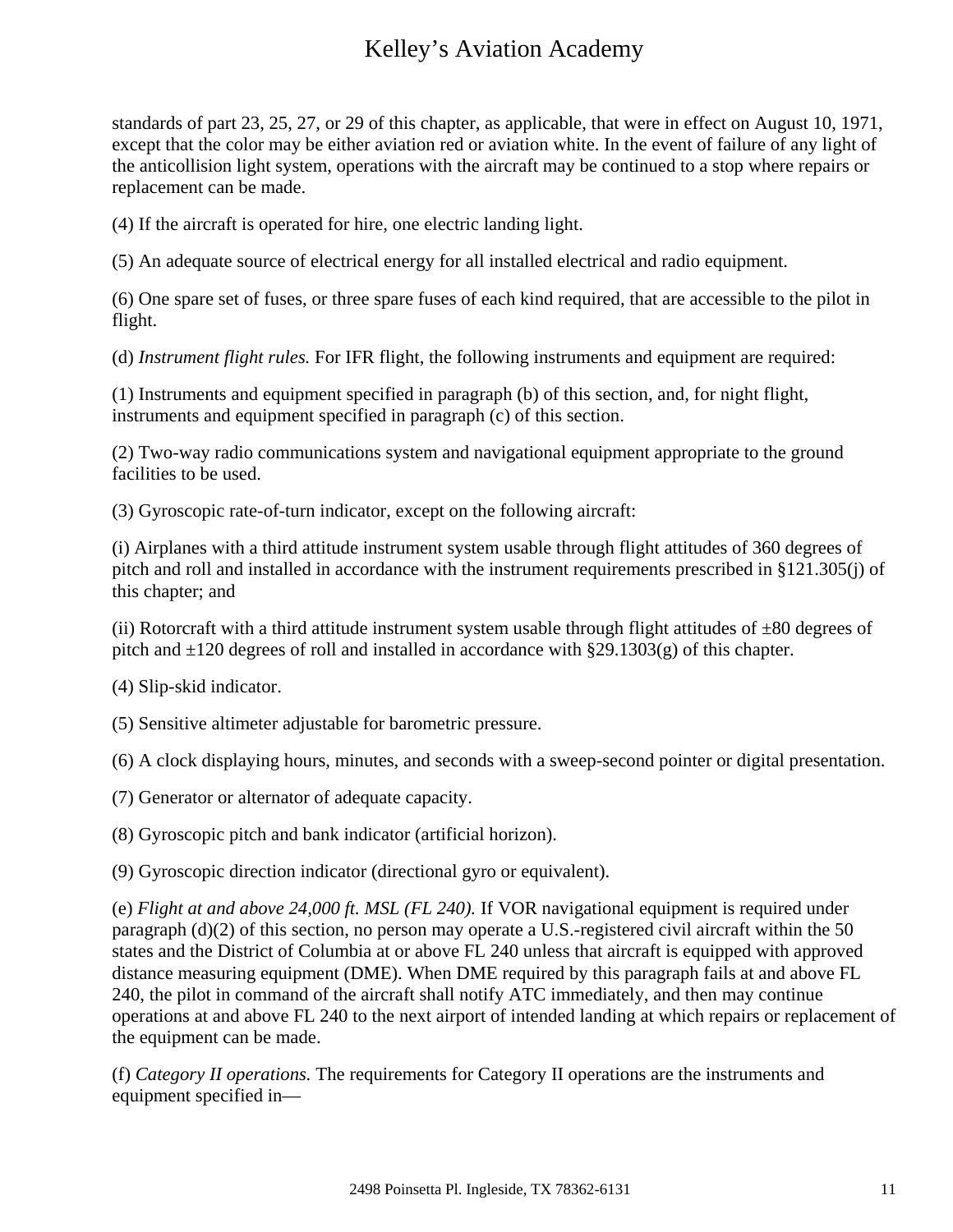(1) Paragraph (d) of this section; and

(2) Appendix A to this part.

(g) *Category III operations.* The instruments and equipment required for Category III operations are specified in paragraph (d) of this section.

(h) *Exclusions.* Paragraphs (f) and (g) of this section do not apply to operations conducted by a holder of a certificate issued under part 121 or part 135 of this chapter.

#### *91.207 Emergency locator transmitters.*

(a) Except as provided in paragraphs (e) and (f) of this section, no person may operate a U.S.-registered civil airplane unless—

(1) There is attached to the airplane an approved automatic type emergency locator transmitter that is in operable condition for the following operations, except that after June 21, 1995, an emergency locator transmitter that meets the requirements of TSO-C91 may not be used for new installations:

(i) Those operations governed by the supplemental air carrier and commercial operator rules of parts 121 and 125;

(ii) Charter flights governed by the domestic and flag air carrier rules of part 121 of this chapter; and

(iii) Operations governed by part 135 of this chapter; or

(2) For operations other than those specified in paragraph  $(a)(1)$  of this section, there must be attached to the airplane an approved personal type or an approved automatic type emergency locator transmitter that is in operable condition, except that after June 21, 1995, an emergency locator transmitter that meets the requirements of TSO-C91 may not be used for new installations.

(b) Each emergency locator transmitter required by paragraph (a) of this section must be attached to the airplane in such a manner that the probability of damage to the transmitter in the event of crash impact is minimized. Fixed and deployable automatic type transmitters must be attached to the airplane as far aft as practicable.

(c) Batteries used in the emergency locator transmitters required by paragraphs (a) and (b) of this section must be replaced (or recharged, if the batteries are rechargeable)—

(1) When the transmitter has been in use for more than 1 cumulative hour; or

(2) When 50 percent of their useful life (or, for rechargeable batteries, 50 percent of their useful life of charge) has expired, as established by the transmitter manufacturer under its approval.

The new expiration date for replacing (or recharging) the battery must be legibly marked on the outside of the transmitter and entered in the aircraft maintenance record. Paragraph (c)(2) of this section does not apply to batteries (such as water-activated batteries) that are essentially unaffected during probable storage intervals.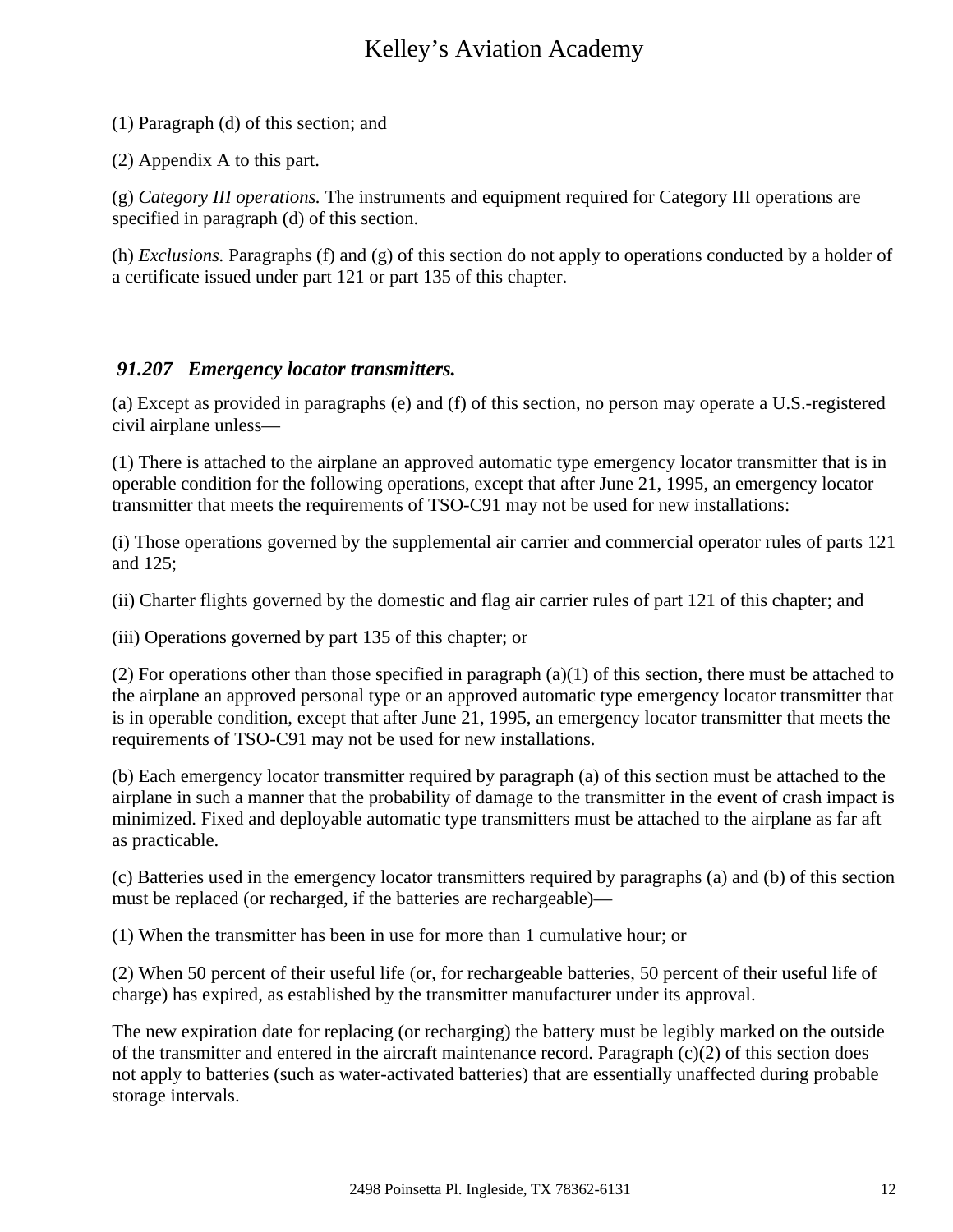(d) Each emergency locator transmitter required by paragraph (a) of this section must be inspected within 12 calendar months after the last inspection for—

(1) Proper installation;

(2) Battery corrosion;

(3) Operation of the controls and crash sensor; and

(4) The presence of a sufficient signal radiated from its antenna.

(e) Notwithstanding paragraph (a) of this section, a person may—

(1) Ferry a newly acquired airplane from the place where possession of it was taken to a place where the emergency locator transmitter is to be installed; and

(2) Ferry an airplane with an inoperative emergency locator transmitter from a place where repairs or replacements cannot be made to a place where they can be made.

No person other than required crewmembers may be carried aboard an airplane being ferried under paragraph (e) of this section.

(f) Paragraph (a) of this section does not apply to—

(1) Before January 1, 2004, turbojet-powered aircraft;

(2) Aircraft while engaged in scheduled flights by scheduled air carriers;

(3) Aircraft while engaged in training operations conducted entirely within a 50-nautical mile radius of the airport from which such local flight operations began;

(4) Aircraft while engaged in flight operations incident to design and testing;

(5) New aircraft while engaged in flight operations incident to their manufacture, preparation, and delivery;

(6) Aircraft while engaged in flight operations incident to the aerial application of chemicals and other substances for agricultural purposes;

(7) Aircraft certificated by the Administrator for research and development purposes;

(8) Aircraft while used for showing compliance with regulations, crew training, exhibition, air racing, or market surveys;

(9) Aircraft equipped to carry not more than one person.

(10) An aircraft during any period for which the transmitter has been temporarily removed for inspection, repair, modification, or replacement, subject to the following:

(i) No person may operate the aircraft unless the aircraft records contain an entry which includes the date of initial removal, the make, model, serial number, and reason for removing the transmitter, and a placard located in view of the pilot to show "ELT not installed."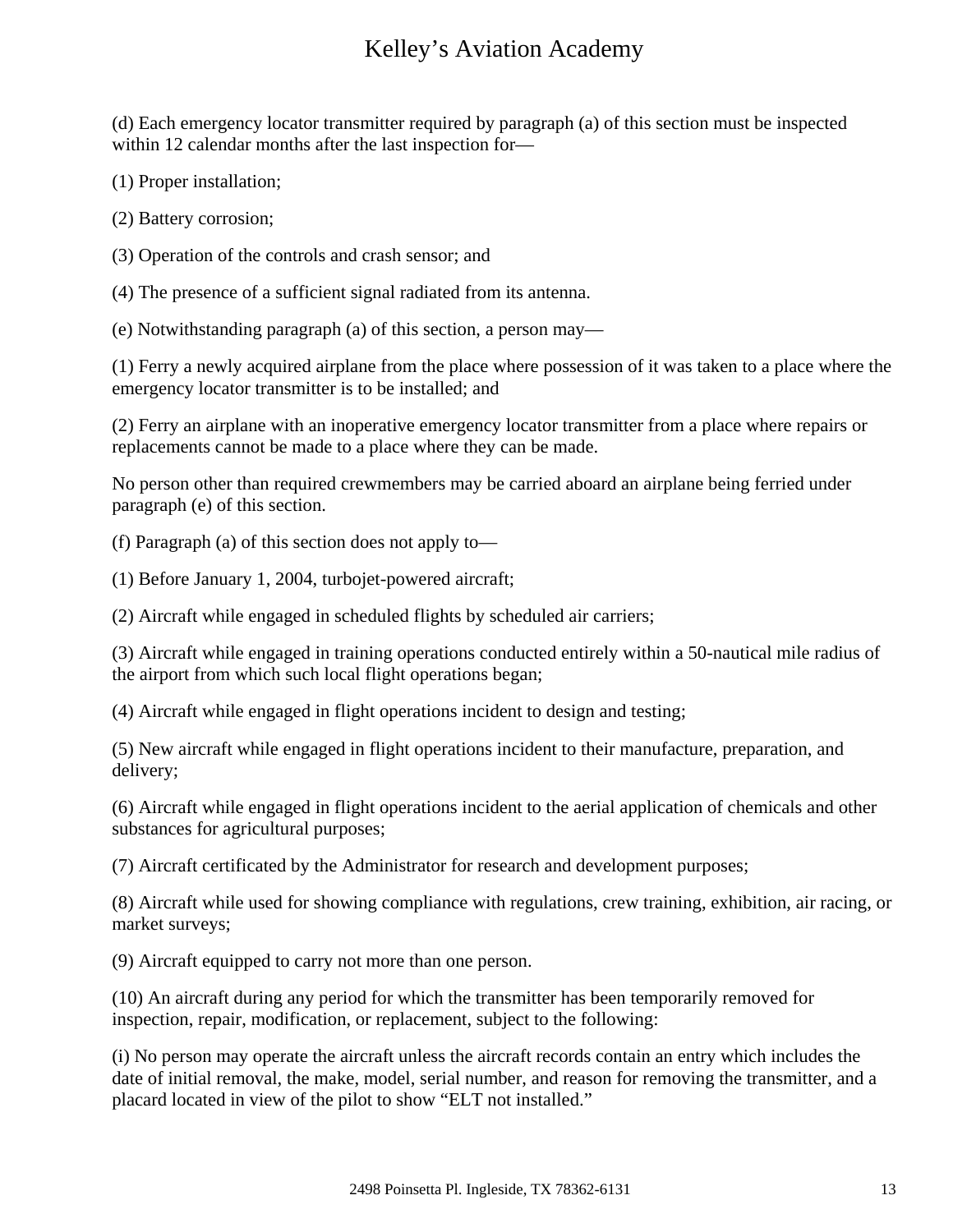(ii) No person may operate the aircraft more than 90 days after the ELT is initially removed from the aircraft; and

(11) On and after January 1, 2004, aircraft with a maximum payload capacity of more than 18,000 pounds when used in air transportation.

### *91.213 Inoperative instruments and equipment.*

[Link to an amendment published at 69 FR 44880, July 27, 2004.](http://ecfr.gpoaccess.gov/cgi/t/text/text-idx?c=ecfr;sid=be8275670f23f1597ff464e4b47ef97f;rgn=div2;view=text;node=20040727%3A1.89;idno=14;cc=ecfr;start=1;size=25)

(a) Except as provided in paragraph (d) of this section, no person may take off an aircraft with inoperative instruments or equipment installed unless the following conditions are met:

(1) An approved Minimum Equipment List exists for that aircraft.

(2) The aircraft has within it a letter of authorization, issued by the FAA Flight Standards district office having jurisdiction over the area in which the operator is located, authorizing operation of the aircraft under the Minimum Equipment List. The letter of authorization may be obtained by written request of the airworthiness certificate holder. The Minimum Equipment List and the letter of authorization constitute a supplemental type certificate for the aircraft.

(3) The approved Minimum Equipment List must—

(i) Be prepared in accordance with the limitations specified in paragraph (b) of this section; and

(ii) Provide for the operation of the aircraft with the instruments and equipment in an inoperable condition.

(4) The aircraft records available to the pilot must include an entry describing the inoperable instruments and equipment.

(5) The aircraft is operated under all applicable conditions and limitations contained in the Minimum Equipment List and the letter authorizing the use of the list.

(b) The following instruments and equipment may not be included in a Minimum Equipment List:

(1) Instruments and equipment that are either specifically or otherwise required by the airworthiness requirements under which the aircraft is type certificated and which are essential for safe operations under all operating conditions.

(2) Instruments and equipment required by an airworthiness directive to be in operable condition unless the airworthiness directive provides otherwise.

(3) Instruments and equipment required for specific operations by this part.

(c) A person authorized to use an approved Minimum Equipment List issued for a specific aircraft under subpart K of this part, part 121, 125, or 135 of this chapter must use that Minimum Equipment List to comply with the requirements in this section.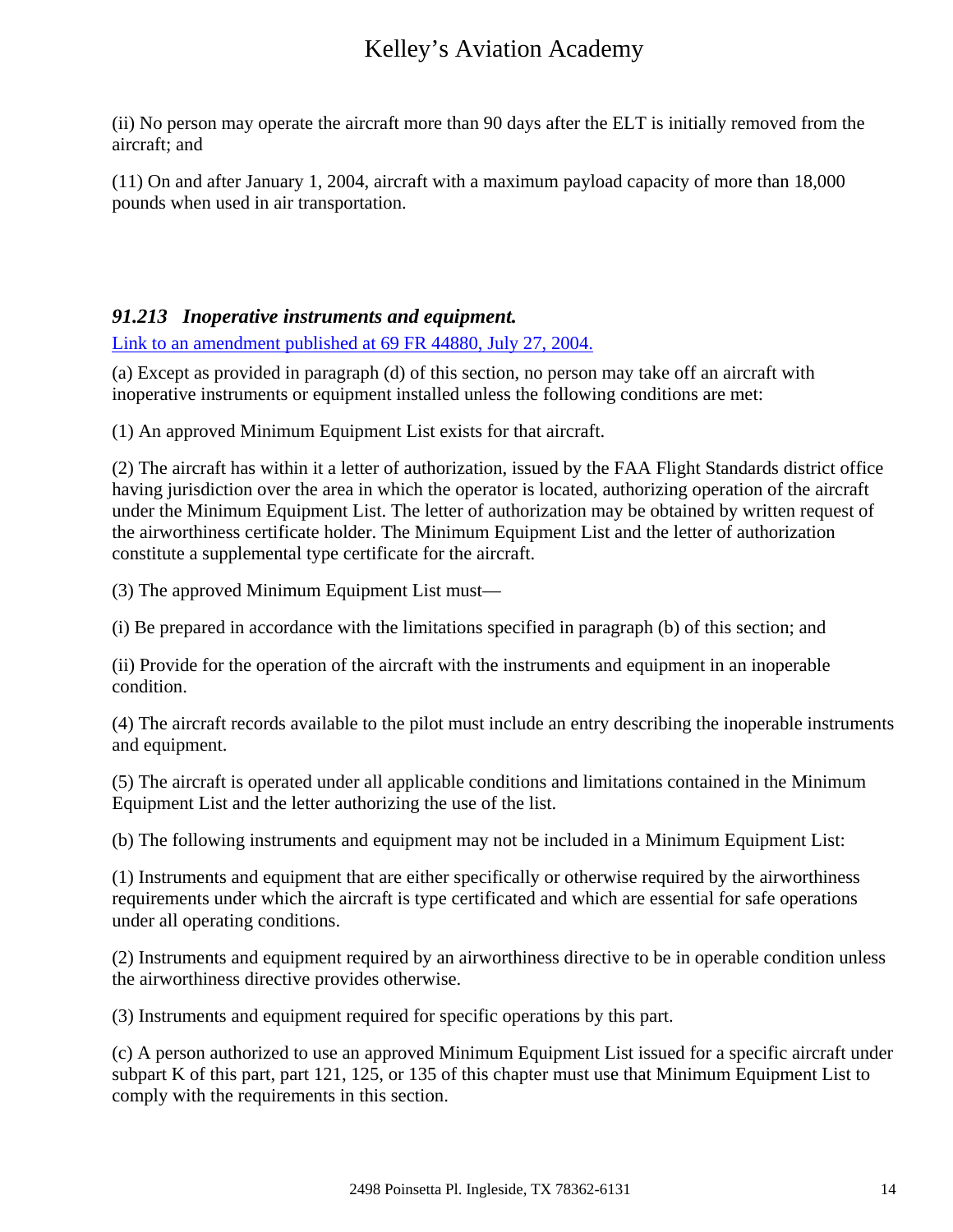(d) Except for operations conducted in accordance with paragraph (a) or (c) of this section, a person may takeoff an aircraft in operations conducted under this part with inoperative instruments and equipment without an approved Minimum Equipment List provided—

(1) The flight operation is conducted in a—

(i) Rotorcraft, nonturbine-powered airplane, glider, or lighter-than-air aircraft for which a master Minimum Equipment List has not been developed; or

(ii) Small rotorcraft, nonturbine-powered small airplane, glider, or lighter-than-air aircraft for which a Master Minimum Equipment List has been developed; and

(2) The inoperative instruments and equipment are not—

(i) Part of the VFR-day type certification instruments and equipment prescribed in the applicable airworthiness regulations under which the aircraft was type certificated;

(ii) Indicated as required on the aircraft's equipment list, or on the Kinds of Operations Equipment List for the kind of flight operation being conducted;

(iii) Required by §91.205 or any other rule of this part for the specific kind of flight operation being conducted; or

(iv) Required to be operational by an airworthiness directive; and

(3) The inoperative instruments and equipment are—

(i) Removed from the aircraft, the cockpit control placarded, and the maintenance recorded in accordance with §43.9 of this chapter; or

(ii) Deactivated and placarded "Inoperative." If deactivation of the inoperative instrument or equipment involves maintenance, it must be accomplished and recorded in accordance with part 43 of this chapter; and

(4) A determination is made by a pilot, who is certificated and appropriately rated under part 61 of this chapter, or by a person, who is certificated and appropriately rated to perform maintenance on the aircraft, that the inoperative instrument or equipment does not constitute a hazard to the aircraft.

An aircraft with inoperative instruments or equipment as provided in paragraph (d) of this section is considered to be in a properly altered condition acceptable to the Administrator.

(e) Notwithstanding any other provision of this section, an aircraft with inoperable instruments or equipment may be operated under a special flight permit issued in accordance with §§21.197 and 21.199 of this chapter.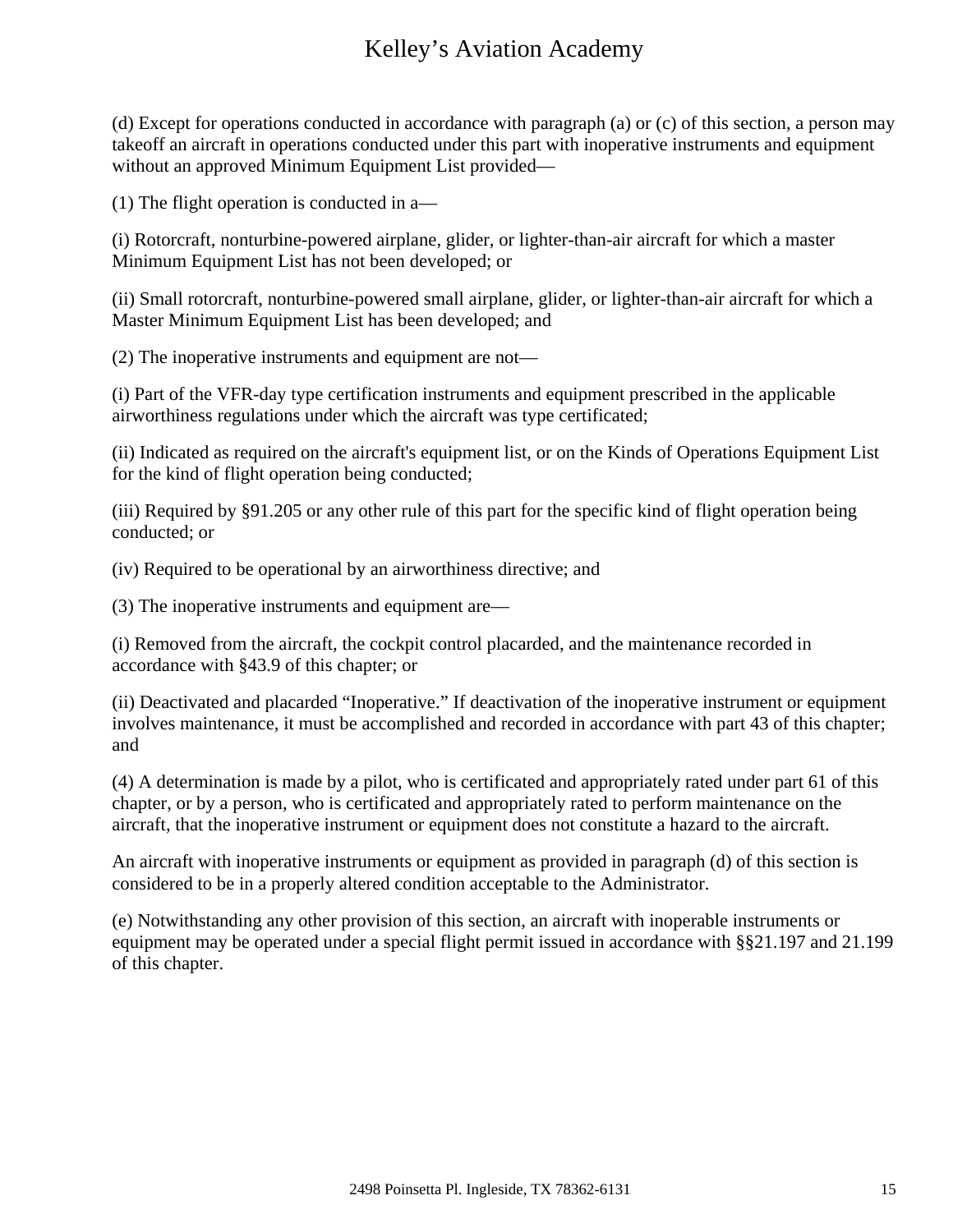| <b>Preflight Preparation</b>              | Unusual Attitude Recoveries (High & Low)      |
|-------------------------------------------|-----------------------------------------------|
| <b>Equipment Examination</b>              | <b>Power Plant Failure (Restart)</b>          |
| <b>Performance and Limitations</b>        | <b>Emergency Descent</b>                      |
| <b>Normal And Abnormal Procedures</b>     | <b>Instrument Procedures</b>                  |
| <b>Emergency Procedures</b>               | <b>Departure Procedures</b>                   |
| Principles of Flight Engine Inoperative   | <b>Instrument Arrival STAR</b>                |
| Engine Inop- Loss of Directional Control  | Holding                                       |
| General                                   | Precision Approach (2 Engine)                 |
| <b>Preflight Inspection</b>               | Precision Approach (Single Engine)            |
| <b>Power Plant Start</b>                  | Non Precision Approach                        |
| Taxiing                                   | Non Precision Approach (Procedure Turn)       |
| <b>Pretakeoff Checks</b>                  | Missed Approach (From Precision Appr.)        |
| <b>Takeoffs and Landings</b>              | Missed Approach (Single Engine)               |
| <b>Normal Takeoff</b>                     | <b>Circling Approach</b>                      |
| <b>Crosswind Takeoff</b>                  | Postflight                                    |
| Rejected Takeoff (1/2 VMC)                | <b>After Landing</b>                          |
| <b>Power Plant Failure During Takeoff</b> | <b>Parking and Securing</b>                   |
| Instrument Takeoff (From 100' AGL)        |                                               |
| Normal Landing                            |                                               |
| <b>Crosswind Landing</b>                  |                                               |
| No Flap Landing                           | Date:                                         |
| Rejected Landing (From 50')               | Applicant:                                    |
| Landing From A Precision Approach         | N Number:                                     |
| Landing From A Circling Approach          | <b>Hours Flown:</b>                           |
| <b>Single Engine Landing</b>              | I certify I was evaluated on all the above    |
| Area Work                                 | tasks during my practical test for an Airline |
| Steep Turns (45 Degrees +-5)              | <b>Transport Pilot rating:</b>                |
| Approach To Stall Clean (15-30 Bank)      |                                               |
| Approach To Stall Landing                 |                                               |
| <b>VMC Demonstration</b>                  | <b>Applicant's Signature</b>                  |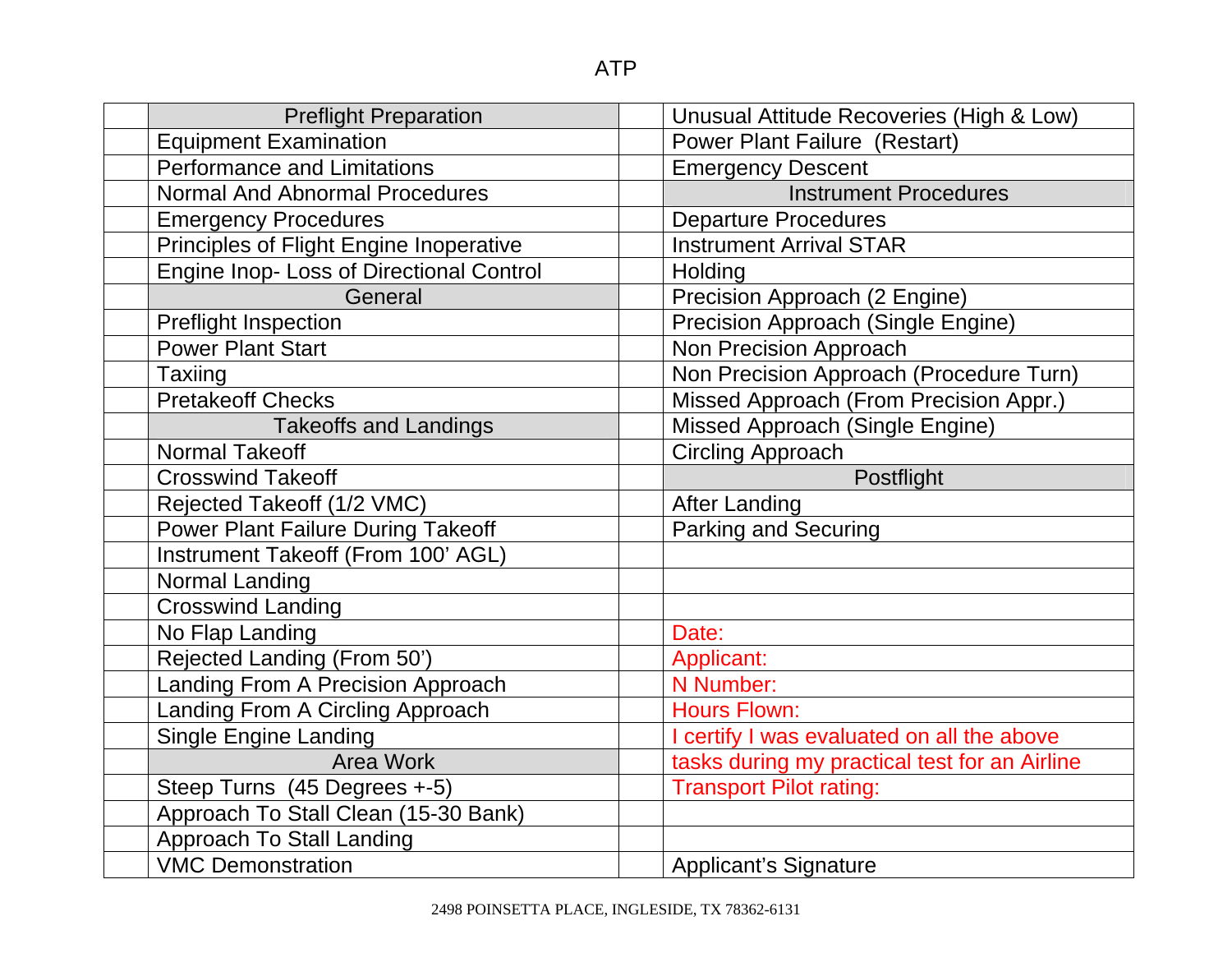If you do not have a multiengine rating or you are not NATOPS qualified in a non-centerline thrust multiengine airplane, you will be required to perform a VMC demonstration and discuss principles of flight with and engine inoperative.

#### TRANSITION TO A MULTIENGINE AIRPLANE INTRODUCTION

This chapter discusses the factors involved in the operation of multiengine airplanes. This involves normal and emergency procedures during ground and flight operations.

# MULTIENGINE PERFORMANCE CHARACTERISTICS

The term "multiengine" as used here pertains to the propeller driven airplane having a maximum certificated gross weight of less than 12,500 pounds, and which has two reciprocating airplane engines mounted on the wings.

From the transitioning pilot's point of view, the basic difference between a multiengine and single-engine airplane is the potential problem involving engine failure. The information that follows is confined to that one basic difference.

Before the subject of operating procedures in multiengine airplanes can be thoroughly discussed, there are several terms that need to be reviewed. V-speeds, such as VXSE, VYSE, VSSE, and VMC are the new speeds the multiengine pilot needs to know in addition to the other V-speeds that are common to both multiengine and single-engine airplanes. The airspeed indicator in multiengine airplanes is marked (in addition to other normally marked speeds) with a red radial line at the minimum controllable airspeed (VMC) with the critical engine inoperative and a blue radial line at the best rate-of-climb airspeed (VYSE) with one engine inoperative. [Figure 14-1]

• VR-Rotation speed. The speed at which rotation is initiated during takeoff.

• VLOF-Lift-off speed.

• VX-Best angle-of-climb speed. At this speed, the airplane will gain the greatest height for a given distance of forward travel. This speed is used for obstacle clearance with all engines operating.

• VXSE-Best angle-of-climb speed (single-engine). At this speed, the airplane will gain the greatest height for a given distance of forward travel. This speed is used for obstacle clearance with one engine inoperative.

• VY-Best rate-of-climb speed. This speed will provide the maximum altitude gain for a given period of time with all engines operating.

• VYSE-Best rate-of-climb speed (single-engine). This speed will provide the maximum altitude gain for a given period of time with one engine inoperative.

• VSSE-Intentional one-engine-inoperative speed. The speed above both VMC and stall speed selected by the manufacturer to provide a margin of lateral and directional control when one engine is suddenly rendered inoperative. Intentional failing of one engine below this speed is not recommended.

• VMC-Minimum control speed. The minimum flight speed at which the airplane is controllable with a bank of not more than 5° into the operating engine when one engine suddenly becomes inoperative and the remaining engine is operating at takeoff power.

• VMCA-Minimum control speed with one engine inoperative (in flight). The minimum airspeed in flight at which directional control can be maintained, when one engine is suddenly made inoperative. VMCA is a function of engine thrust that varies with altitude and temperature.

• VMCG-Minimum control speed with one engine inoperative (on the ground). The minimum airspeed on the ground at which directional control can be maintained, when one engine is suddenly made inoperative, using only aerodynamic controls. VMCG is a function of engine thrust that varies with altitude and temperature.

Figure 14-1.-Airspeed indicator markings for a multiengine airplane.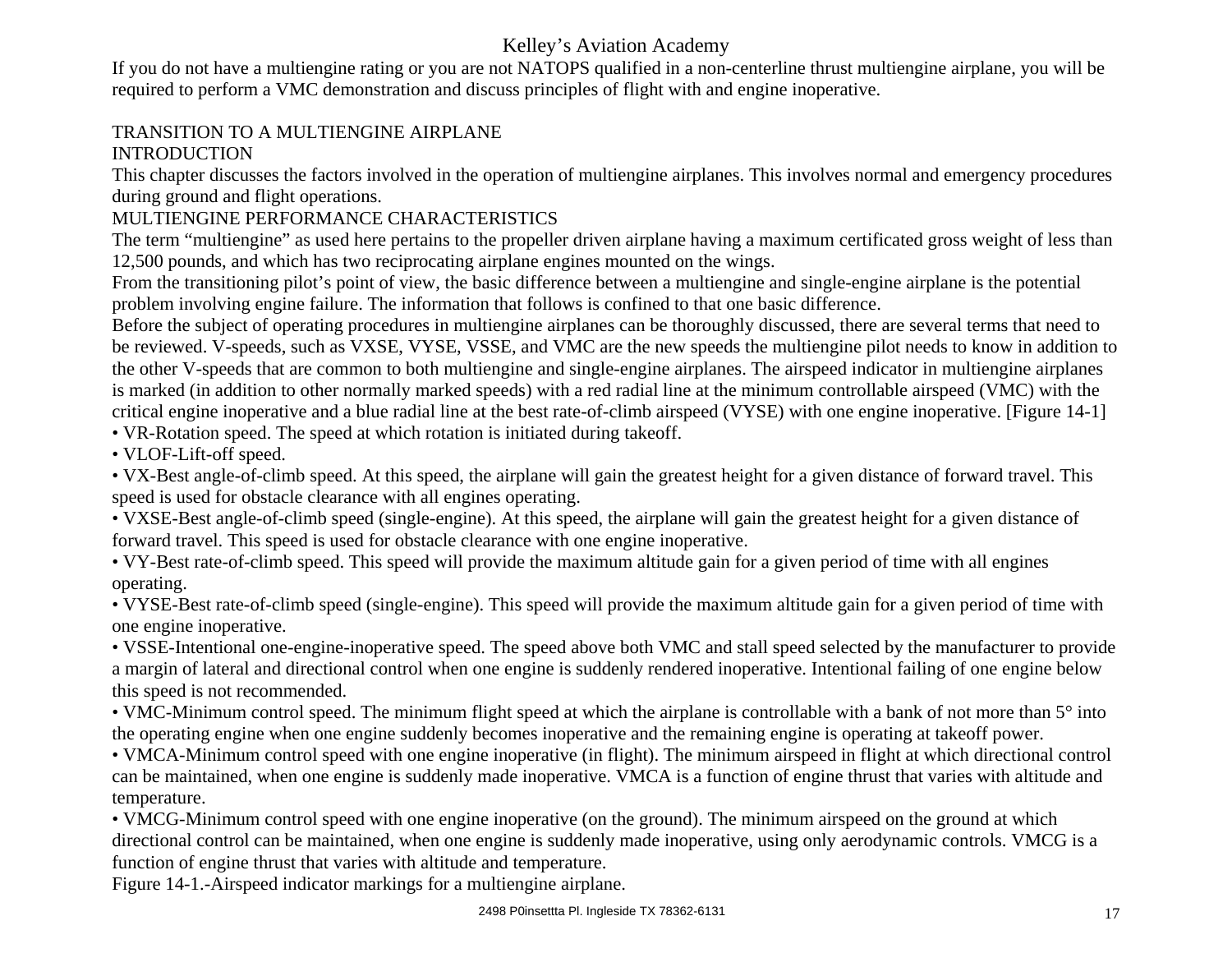Figure 14-2.-Forces created during single-engine operation.

## THE CRITICAL ENGINE

P-factor is present in multiengine airplanes just as it is in single-engine airplanes. Remember that P-factor is caused by the dissimilar thrust of the rotating propeller blades when in certain flight conditions. It is the result of the downward moving blade having a greater angle of attack than the upward moving blade when the relative wind striking the blades is not aligned with the thrust line (as in a nose-high attitude).

In most U.S. designed multiengine airplanes, both engines rotate to the right (clockwise) when viewed from the rear, and both engines develop an equal amount of thrust. At low airspeed and high-power conditions, the downward moving propeller blade of each engine develops more thrust than the upward moving blade. This asymmetric propeller thrust or P-factor, results in a center of thrust at the right side of each engine as indicated by lines D1 and D2 in Figure 14-2. The turning (or yawing) force of the right engine is greater than the left engine since the center of thrust (D2) is much farther away from the centerline (CL) of the fuselage because it has a longer leverage arm. When the right engine is operative and the left engine is inoperative, the turning (or yawing) force is greater than in the opposite situation of an operative left engine and an inoperative right engine. In other words, directional control is more difficult when the left engine (the critical engine) is suddenly made inoperative.

Some multiengine airplanes are equipped with engines turning in opposite directions; that is, the left engine and propeller turn clockwise and the right engine and propeller turn counterclockwise. With this arrangement, the thrust line of either engine is the same distance from the centerline of the fuselage, so there will be no difference in yaw effect between loss of left or right engine. In this case, there is not an engine designated as critical.

## VMC FOR CERTIFICATION

VMC for airplane certification is based on the critical engine becoming inoperative and windmilling, up to 5° of bank towards the operative engine, takeoff power on operative engine, landing gear up, flaps in takeoff position, maximum gross weight, and most rearward center of gravity (CG).

Under some conditions of weight and altitude, a stall can be encountered at speeds above VMC as established by the certification procedure described above, in which event the stall speed is regarded as the limit of effective directional control.

The Code of Federal Regulations (CFR's) under which the airplane was certificated stipulate that at VMC the certificating test pilot must be able to:

• Stop the turn that results when the critical engine is suddenly made inoperative within 20° of the original heading, using maximum rudder deflection, and not more than 5° of bank into the operative engine.

• After recovery, maintain the airplane in straight flight with not more than a 5° of bank towards the operating engine. This does not mean that the airplane is required to be able to climb or even hold altitude. It only means that the heading can be maintained. VMC-Minimum Control Airspeed

The principle of VMC is that at any airspeed less than VMC, with up to 5° of bank towards the operative engine (bank depends on manufacturer), air flowing along the rudder is such that the application of rudder forces cannot overcome the asymmetrical yawing forces caused by takeoff power on one engine and a powerless windmilling propeller on the other. The demonstration of VMC is discussed in a later section of this chapter.

When one engine fails, the pilot must overcome the asymmetrical thrust (except on airplanes with centerline thrust) created by the operating engine by setting up a counteracting moment with the rudder. When the rudder is fully deflected, its yawing power will depend on the velocity of airflow across the rudder, which in turn is dependent on the airspeed. As the airplane decelerates, it will reach a speed below which the rudder moment will no longer balance the thrust moment and directional control will be lost.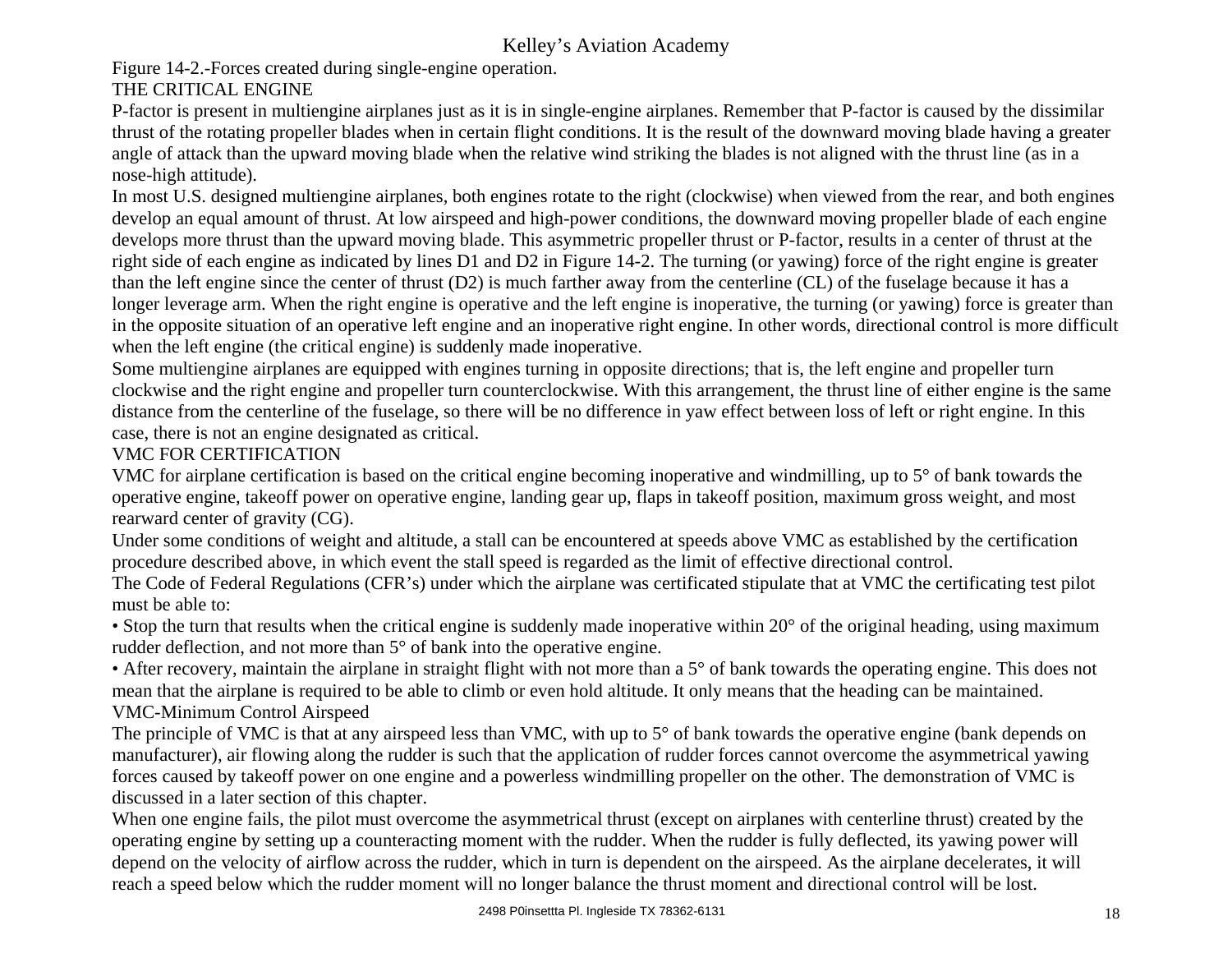During single-engine flight, the large rudder deflection required to counteract the asymmetric thrust also results in a lateral lift force on the vertical fin. This lateral lift represents an unbalanced side force on the airplane that must be counteracted by allowing the airplane to accelerate sideways until the lateral drag caused by the sideslip equals the rudder lift force.

In this case, the wings will be level, the ball in the turn-and-slip indicator will be centered, and the airplane will be in a moderate sideslip toward the inoperative engine. Flight tests have shown that holding the ball of the turn-and-slip indicator in the center while maintaining heading with wings level drastically increases VMC as much as 20 knots in some airplanes. Banking toward the operative engine reduces VMC, whereas decreasing the bank angle away from the operative engine increases VMC at the rate of approximately 3 knots per degree of bank angle.

Flight tests have also shown that the high drag caused by the wings level, ball centered configuration can reduce single-engine climb performance by as much as 300 feet per minute (FPM), which is just about all that is available at sea level in a nonturbocharged multiengine airplane.

The sideslipping method has several major disadvantages.

• The relative wind blowing on the inoperative engine side of the vertical fin tends to increase the asymmetric moment caused by the failure of one engine.

• The resulting sideslip severely degrades stall characteristics.

• The greater rudder deflection required to balance the extra moment and the sideslip drag cause a significant reduction in climb and/or acceleration capability.

Banking into the operating engine and using a component of the airplane weight to counteract the rudder induced side force lowers VMC, by increasing the slip angle. The resulting stable yawing moment reduces the rudder deflection required. In a one-engine inoperative condition in stabilized flight with a 5° bank into the operating engine, the pilot cannot choose the sideslip angle without using a calibrated sideslip vane or yaw string. At zero sideslip, the ball will have a large deflection toward the operating engine. In unaccelerated flight, the ball is really a bank indicator and does not give information about sideslip angle. A pilot cannot intentionally fly the airplane at the minimum drag condition of zero sideslip (or minimum sideslip) without an indicator, such as a yaw string. The ball position can be determined for any airplane by using a yaw string during single-engine training and the ball position noted for zero slip.

Figure 14-3.-Effect of CG location on yaw.

The correct procedure for flying at zero slip is wings banked into the operating engine, the ball deflected toward the operative engine as determined by a yaw string. The amount of bank varies with the type of airplane, weight, and density altitude. This will maximize single-engine performance for best climb performance, and stall characteristics will not be degraded. When zero slip bank angle is exceeded, performance is degraded. The magnitude of these effects will vary from airplane to airplane, but the principles are applicable in all cases. A bank limitation of up to 5° during VMC demonstration is applicable only to certification tests of the airplane, and is not intended as a limit in training or testing a pilot's ability to extract maximum performance from the airplane. Single-engine flight with the ball centered is never a correct configuration and, in fact, will degrade performance and result in unsafe stall characteristics.

For an airplane with nonturbocharged engines, VMC decreases as altitude is increased. Consequently, directional control can be maintained at a lower airspeed than at sea level. The reason for this is that since power decreases with altitude the thrust moment of the operating engine becomes less, thereby lessening the need for the rudder's yawing force. Since VMC is a function of power (which decreases with altitude), it is possible for the airplane to reach a stall speed prior to the loss of directional control. It must be understood that there is a certain density altitude above which the stalling speed is higher than the single-engine minimum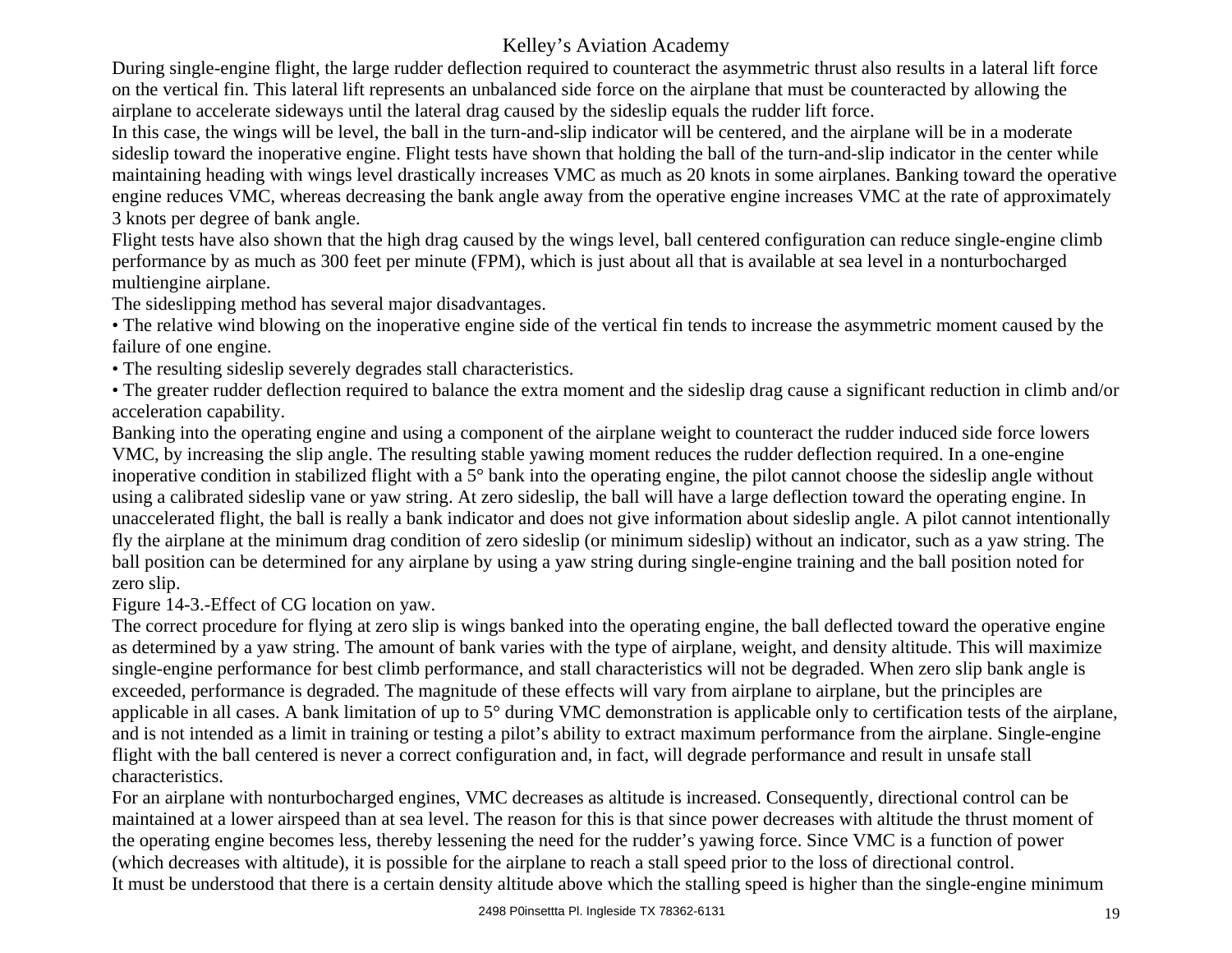control speed. This maneuver can still be effectively performed by limiting rudder travel or by limiting the power setting to less than takeoff power. Before flight demonstrations, the significance of the single-engine minimum control speed, including the results of attempting flight below this speed with one engine inoperative, the recognition of the imminent loss of control, and the recovery procedures involved should be orally emphasized.

VMC is greater when the CG is at the rearmost allowable position. Since the airplane rotates around its CG, the moments are measured using that point as a reference. A rearward CG would not affect the thrust moment, but would shorten the arm to the center of the rudder's horizontal lift, which would mean that a higher force (airspeed) would be required to counteract the engine inoperative yaw. Figure 14-3 shows an exaggerated view of the effects of a rearward CG.

Generally, the CG range of most multiengine airplanes is short enough so that the effect on the VMC is relatively small, but it is a factor that should be considered. Many pilots only consider the rear CG of their multiengine airplanes as a factor for pitch stability, not realizing that it could affect the controllability with one engine inoperative.

While in straight-and-level flight, the airplane weight will not affect VMC; however, banking into the operating engine creates a horizontal component of lift. This component pulls the airplane into the operating engine, counteracting adverse yaw, requiring less rudder deflection. The heavier the airplane, the stronger the horizontal component of lift, and the lower VMC becomes. There are many multiengine pilots who think that the only control problem experienced in flight below VMC is a yaw toward the inoperative engine. With full power applied to the operative engine, as the airspeed drops below VMC, the airplane tends to roll, as well as yaw into the inoperative engine. This tendency becomes greater as the airspeed is further reduced. Since this tendency must be counteracted by aileron control, the yaw condition is aggravated by aileron yaw (the down aileron creates more drag than the up aileron). If a stall should occur in this condition, a violent roll into the inoperative (dead) engine may be experienced. Such an event occurring close to the ground could be disastrous. This may be avoided by maintaining airspeed above VSSE at all times during single-engine operations. If the airspeed should fall below VSSE and approach VMC, then power must be reduced on the operative engine and the airplane must be banked at least 5° toward the operative engine.

#### PERFORMANCE

Many pilots erroneously believe that because an airplane has two engines, it will continue to perform at least half as well with only one engine operating. There is nothing in Title 14 of the Code of Federal Regulations (14 CFR) part 23, governing the certification of multiengine airplanes which requires an airplane to maintain altitude while in the takeoff configuration and with one engine inoperative. In fact, many of the current multiengine airplanes are not required to do this with one engine inoperative in any configuration, even at sea level. This is of major significance in the operation of multiengine airplanes certificated under 14 CFR part 23. With regard to performance (but not controllability) in the takeoff or landing configuration, the multiengine airplane is, in concept, merely a single-engine airplane with its power divided into two individual units.

When one engine fails on a multiengine airplane, performance is not halved, but is reduced by approximately 80 percent. The performance loss is greater than 50 percent because an airplane's climb performance is a function of the thrust horsepower which is in excess of that required for level flight. When power is increased in both engines in level flight and the airspeed is held constant, the airplane will start climbing. The rate of climb depends on the power added (which is power in excess of that required for straight-andlevel flight). When one engine fails, however, it not only loses power, but the drag increases considerably because of asymmetric thrust, and the operating engine then carries the full burden alone. This leaves very little excess power for climb performance. For example, an airplane that has an all-engine rate of climb of 1,860 FPM and a single-engine rate of climb of 190 FPM would lose almost 90 percent of its climb performance when one engine fails.

#### FACTORS IN TAKEOFF PLANNING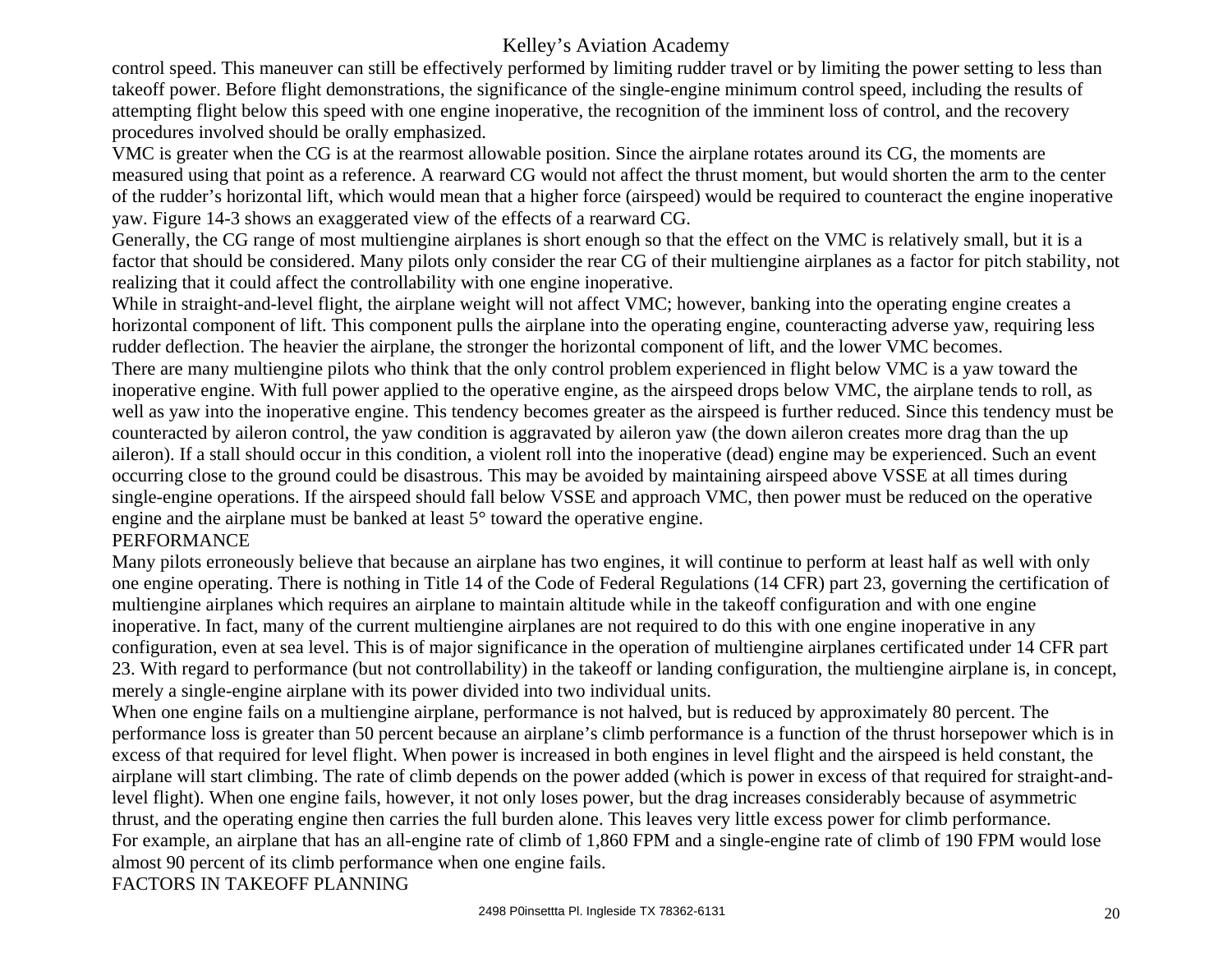Pilots of multiengine airplanes will plan the takeoff in sufficient detail to be able to take immediate action if one engine fails during the takeoff process. They will be thoroughly familiar with the airplane's performance capabilities and limitations, including accelerate/stop distance, as well as the distance available for takeoff, and will include such factors in their plan of action. If it has been determined that the airplane cannot maintain altitude with one engine inoperative (considering the gross weight and density altitude), an immediate landing may have to be made in the most suitable area available when an engine fails on lift-off. The

competent pilot will not make an attempt to maintain altitude at the expense of a safe airspeed.

Also consider the surrounding terrain, obstructions, and nearby landing areas so that a definite direction of flight can be established immediately if an engine fails at a critical point during the climb after takeoff. It is imperative that the takeoff and climb path be planned so that all obstacles between the point of takeoff and the available areas of landing can be cleared if one engine suddenly becomes inoperative.

In addition, a competent pilot knows that the multiengine airplane has to be flown with precision if maximum takeoff performance and safety are to be obtained. For example, the airplane must lift off at a specific airspeed, accelerate to a definite climbing airspeed, and climb with maximum allowable power on both engines to a safe single-engine maneuvering altitude. In the meantime, if an engine fails, a different airspeed must be attained immediately. This airspeed must be held precisely because only at this airspeed will the pilot be able to obtain maximum performance from the airplane. To understand the factors involved in proper takeoff planning, a further explanation of this critical speed follows, beginning with the lift-off.

The airplane can be controlled satisfactorily while firmly on the ground when one engine fails prior to reaching VMC during the takeoff roll. This is possible by closing both throttles, by proper use of rudder and brakes, and with many airplanes, by use of nosewheel steering. If the airplane is airborne at less than VMC, however, and suddenly loses all power on one engine, it cannot be controlled satisfactorily. On normal takeoffs, follow the manufacturer's recommended rotation speed (VR) or lift-off speed (VLOF). If speeds are not published, use a minimum speed of VMC plus 5 knots before lift-off. Lift-off should never take place until the airspeed reaches and exceeds VMC. From this point, an efficient climb procedure should be followed. [Figure 14-4] Figure 14-4.-Normal takeoff procedure.

An efficient climb procedure is one in which the airplane leaves the ground above VMC, accelerates quickly to VY (best rate-of-climb speed) and climbs at VY. The climb at VY should be made with both engines set to maximum takeoff power until reaching a safe single-engine maneuvering altitude (minimum of approximately 500 feet above field elevation or as dictated by airplane performance capability and/or local obstacles). At this point, power may be reduced to climb power, and the desired en route climb speed may then be established. The following discussion explains why VY is recommended for the initial climb.

When an engine fails on takeoff below VY speed with no bank angle correction, VMC could be 15 to 20 knots above published. This will occur because published VMC is based up to a maximum of 5° of bank into the operating engine. Tests have shown that VMC increases approximately 3 knots for each degree of bank less than 5. With no bank when the engine initially fails, the higher speed of VY will allow the pilot time to increase the bank angle up to 8° or higher, if necessary, to maintain control of the airplane and establish VYSE. By increasing the bank angle above 5°, the pilot lowers VMC even more than published VMC, but is sacrificing climb performance. During an initial engine failure, this will help maintain control. Once control and airspeed are established, bank angle can be reduced to as little as 2 to 3° of bank to increase climb performance.

Extremes in takeoff technique may suggest hold it down to accelerate the airplane to near cruise speed before climbing, or pull it off below VMC and climb as steeply as possible. If one considers the possibility of an engine failure somewhere during the takeoff, neither of these procedures makes much sense for the following reasons. Remember that drag increases as the square of the speed, so for any increase in speed over and above the best rate-of-climb speed (VY) the greater the drag and the less climb performance the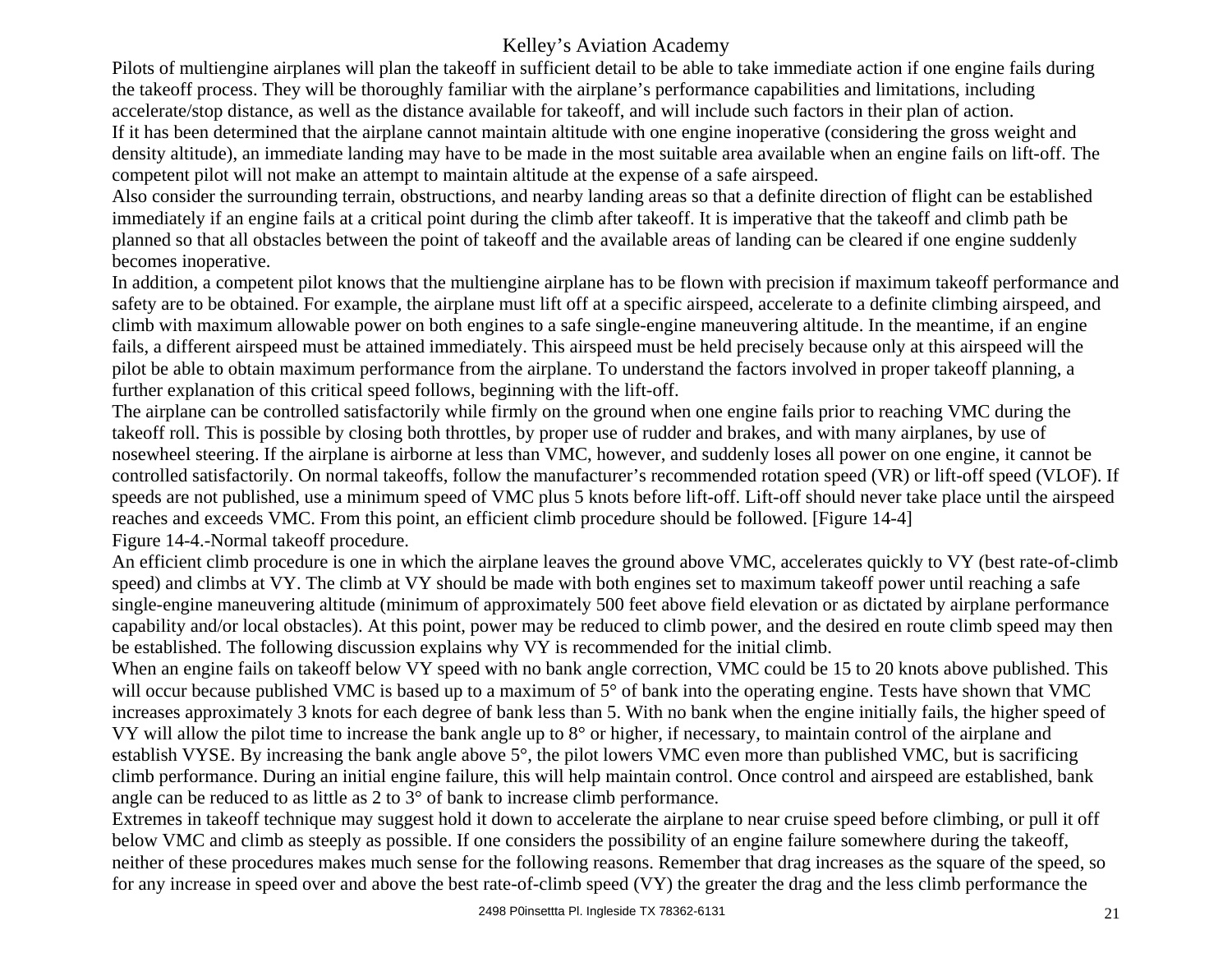airplane will have. At 123 knots the drag is approximately one and one-half times greater than it is at 100 knots. At 141 knots the drag is doubled, and at 200 knots the drag is approximately four times as great as at 100 knots. While the drag is increasing as the square of the velocity (V x V), the power required to maintain a velocity increases as the cube of that velocity (V x V x V).

In the event of engine failure, a pilot who uses excessive speed on takeoff will suddenly discover that all energy produced by the engines has been converted into speed. Some pilots believe that the excess speed can always be converted to altitude, but this theory is invalid. Available power is only wasted in accelerating the airplane to an unnecessary speed. Also, experience has shown that an unexpected engine failure so surprises the inexperienced pilot that proper reactions are extremely lagging. By the time the initial shock wears off and the pilot is ready to take control of the situation, the excess speed has dissipated and the airplane is still barely off the ground. From this low altitude, the pilot would still have to climb, with an engine inoperative, to whatever height is needed to clear all obstacles and return to the approach end of the runway. Excess speed cannot be converted readily to the altitude or distance necessary to reach a landing area safely.

In contrast, an airplane will fly in level flight much easier than it will climb. Therefore, if the total energy of both engines is initially converted to enough height above the ground to permit clearance of all obstacles while in level flight (safe maneuvering altitude), the problem is much simpler in the event an engine fails. If some extra height is available, it can usually be traded for airspeed or gliding distance when needed.

Simply stated, altitude is more essential to safety after takeoff than excess airspeed. On the other hand, trying to gain height too fast in the takeoff can also be very dangerous because of control problems. If the airplane has just become airborne and the airspeed is at or below VMC when an engine fails, the pilot could avoid a serious accident by retarding both throttles immediately. If this action is not taken immediately, the pilot will be unable to control the airplane.

Consequently, the pilot should always keep one hand on the control wheel (when not operating hand controlled nose steering) and the other hand on the throttles throughout the takeoff roll. The airplane should remain on the ground until adequate speed is reached so that a smooth transition to the proper climb speed can be made. THE AIRPLANE SHOULD NEVER LEAVE THE GROUND BEFORE VMC IS REACHED. Preferably, VMC + 5 knots should be attained.

If an engine fails before leaving the ground, it is advisable to discontinue the takeoff and STOP. If an engine fails after lift-off, the pilot will have to decide immediately whether to continue flight, or to close both throttles and land. However, waiting until the engine failure occurs is not the time for the pilot to plan the correct action. The action has to be planned before the airplane is taxied onto the runway. The plan of action must consider the density altitude, length of the runway, weight of the airplane, and the airplane's accelerate/stop distance, and accelerate/go distance under these conditions. Only on the basis of these factors can the pilot decide what course to follow if an engine should fail. When the flight crew consists of two pilots, the pilot in command will brief the second pilot on what course of action will be taken should the need arise.

To reach a safe single-engine maneuvering altitude as safely and quickly as possible, the climb with all engines operating has to be made at the proper airspeed. That speed should provide for:

• Good control of the airplane in case an engine fails.

• Quick and easy transition to the single-engine best rate-of-climb speed if one engine fails.

• A fast rate of climb to attain an altitude that permits adequate time for analyzing the situation and making decisions.

To make a quick and easy transition to the single-engine best rate-of-climb speed in case an engine fails, the pilot should climb at a speed greater than VYSE. If an engine fails at less than VYSE, it would be necessary for the pilot to lower the nose to increase the speed to VYSE in order to obtain the best climb performance. If the airspeed is considerably less than this speed, it might be necessary to lose valuable altitude to increase the speed to VYSE. Another factor to consider is the loss of airspeed that may occur because of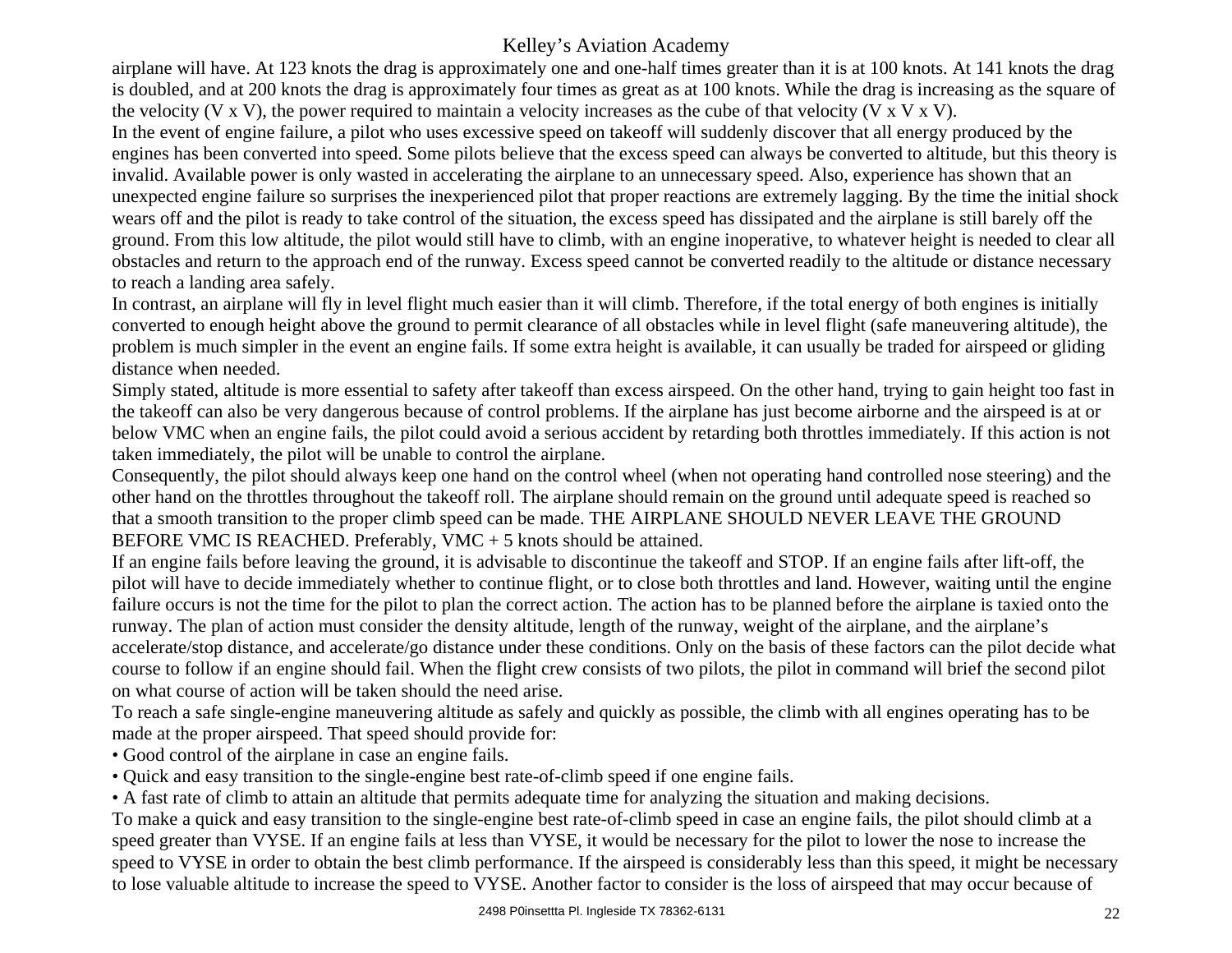erratic pilot technique after a sudden, unexpected power loss. Consequently, the normal initial two-engine climb speed should not be less than VY.

In summary, the initial climb speed with both engines operating should permit an attainment of a safe single-engine maneuvering altitude as quickly as possible. In the event of a sudden power loss on one engine, it should also provide time to roll 5 to 8° of bank into the operative engine for good control capabilities, identify and feather inoperative engine, and establish VYSE. The only speed that meets all of these requirements for a normal takeoff is the best rate-of-climb speed (VY) with both engines operating. ACCELERATE/STOP DISTANCE

The accelerate/stop distance is the total distance required to accelerate the multiengine airplane to a specified speed, and assuming failure of an engine at the instant that speed is attained, to bring the airplane to a stop on the remaining runway.

Figure 14-5.-Accelerate/stop distance.

To determine accelerate/stop distance for takeoff, a pilot has to consider the runway length, field elevation, density altitude, and the airplane's gross weight. (For simplification purposes, the following additional factors will not be discussed here: obstruction, height, headwind component, runway slope, and runway contaminants, such as rubber, soot, water, ice, and snow.)

Using the chart in Figure 14-5 and with a temperature of 40 °F, a calm wind at a pressure altitude of 7,586 feet, a gross weight of 4,570 pounds, and all engines operating, the airplane being flown requires 4,400 feet to accelerate to 66 KIAS and then be brought to a stop.

The most critical time for a one-engine inoperative condition in a multiengine airplane is during the 2 or 3-second period immediately following lift-off while the airplane is accelerating to climb-out speed. Although most multiengine airplanes are controllable at a speed close to the single-engine minimum control speed, the performance is often so far below optimum that continued flight following takeoff might be marginal or impossible.

If one engine fails prior to reaching VMC, there is no choice but to close both throttles and bring the airplane to a stop. If engine failure occurs just after lift-off, the pilot has to decide immediately to land or to continue the takeoff and accelerate to VYSE, if that particular airplane has single-engine climb capability.

To determine climb performance, a pilot has to consider the field elevation, density altitude, obstruction height, and the airplane's gross weight. Climb performance is based on conditions specified on the chart in Figure 14-6. If these conditions are not met after liftoff, the airplane may not climb as depicted in the chart.

In this example, using the chart in Figure 14-6 with a temperature of 50 °F, at a pressure altitude of 10,000 feet, and a gross weight of 4,570 pounds, two-engine rate of climb would be 1,200 FPM versus one-engine rate of climb of 100 FPM.

If the decision is made to continue the takeoff, the airplane has to be able to gain altitude with one engine inoperative. This requires acceleration to VYSE if obstacles are not involved, or to VXSE if obstacles are a factor. At high density altitudes and at gross weight, a successful continuation of the takeoff is extremely improbable.

Figure 14-6.-Climb performance.

The flightpaths illustrated in Figure 14-7 indicate an area of decision. An engine failure in this area demands an immediate decision. Beyond this decision area, the airplane, within the limitations of single-engine climb performance, can usually be maneuvered to a landing at the departure airport.

Figure 14-7.-Area of decision.

## PROPELLER FEATHERING

When an engine fails in flight, the movement of the airplane through the air tends to keep the propeller rotating, much like a windmill. Since the failed engine is no longer delivering power to the propeller to produce thrust, but instead is absorbing energy to overcome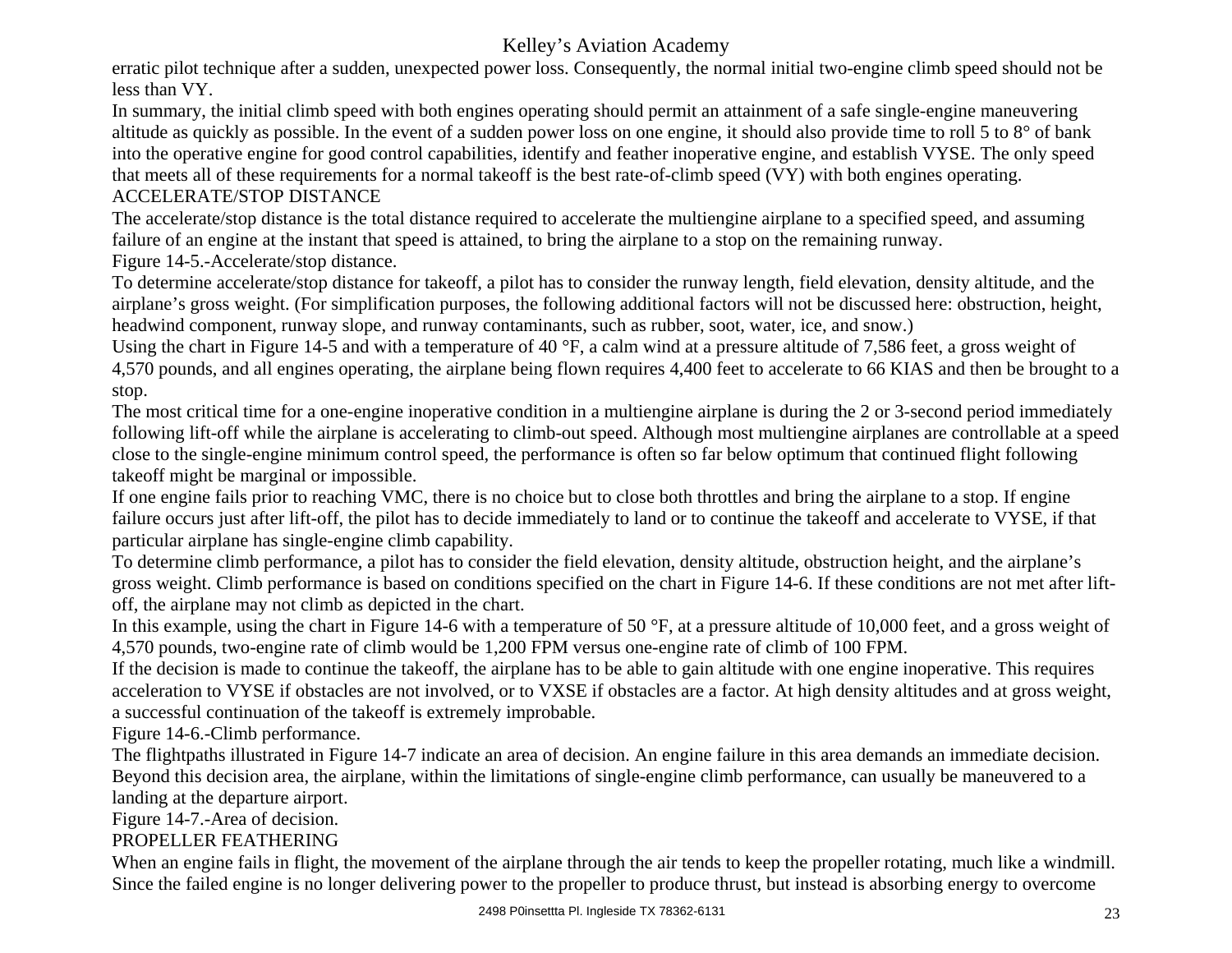friction and compression of the engine, the drag of the windmilling propeller is significant and causes the airplane to yaw toward the failed engine. [Figure 14-8] Most multiengine airplanes are equipped with full feathering propellers to minimize that yawing tendency. Figure 14-8.-Windmilling propeller creates drag.

The blades of a feathering propeller may be positioned by the pilot to such a high angle that they are streamlined in the direction of flight. In this feathered position, the blades act as powerful brakes to assist engine friction and compression in stopping the windmilling rotation of the propeller. This is of particular advantage in case of a damaged engine, since further damage caused by a windmilling propeller can be eliminated, and a feathered prop creates the least possible drag on the airplane and reduces the yawing tendency. As a result, multiengine airplanes are easier to control in flight when the propeller of an inoperative engine is feathered. Feathering of propellers for training and checkout purposes should be performed only when conditions, altitudes, and locations allow a safe landing on an established airport in the event of difficulty in unfeathering the propeller. USE OF TRIM TABS

The trim tabs in a multiengine airplane serve the same purpose as in a single-engine airplane, but their function is usually more important to safe and efficient flight. This is because of the greater control forces, weight, power, asymmetrical thrust with one engine inoperative, range of operating speeds, and range of center-of-gravity location. In some multiengine airplanes, it taxes the pilot's strength to overpower an improperly set elevator trim tab on takeoff or go-around. Many fatal accidents have occurred when pilots took off or attempted a go-around with the airplane trimmed full noseup for the landing configuration. Therefore, prompt retrimming of the elevator trim tab in the event of an emergency go-around from a landing approach is essential to the success of the flight. Multiengine airplanes should be retrimmed in flight for each change of attitude, airspeed, power setting, and loading. Without such changes, constant application of firm forces on the flight controls is necessary to maintain any desired flight attitude. PREFLIGHT PREPARATION

The increased complexity of multiengine airplanes demands the conduct of a more systematic inspection of the airplane before entering the cockpit, and the use of a more complete and appropriate checklist for each ground and flight operation. Preflight visual inspections of the exterior of the airplane should be conducted in accordance with the manufacturer's operating manual. The procedures set up in these manuals usually provide for a comprehensive inspection, item by item in an orderly sequence, to be covered on a complete check of the airplane. The transitioning pilot should have a thorough briefing in this inspection procedure, and should understand the reason for checking each item.

#### **CHECKLIST**

All multiengine airplanes are provided with checklists, which can be very brief or extremely comprehensive. A pilot, who desires to operate a multiengine airplane safely, should use the checklist pertinent to that particular airplane. A checklist is normally divided under separate headings for common operations, such as preflight, before starting, starting, before takeoff, takeoff, cruise climb, cruise, descent, in range, before landing, landing, system malfunctions, and emergency procedures including single-engine operations. Multiengine airplanes have many more controls, switches, instruments, and indicators. Failure to position or check any of these items may have more serious results than would a similar error in a single-engine airplane. Only definite procedures, systematically planned and executed, can ensure safe and efficient operation. The cockpit checklist provided by the manufacturer should be used, with only those modifications made necessary by subsequent alterations or additions to the airplane and its equipment.

In airplanes that require a copilot, or in which a second pilot is available, it is a good practice for the second pilot to read the checklist. The pilot in command should check each item by actually touching the control or device and repeating the instrument reading or prescribed control position in question, under the careful observation of the pilot calling out the items on the checklist. [Figure 14-9] Even when a copilot is not present, the pilot should form the habit of touching, pointing to, or operating each item as it is read from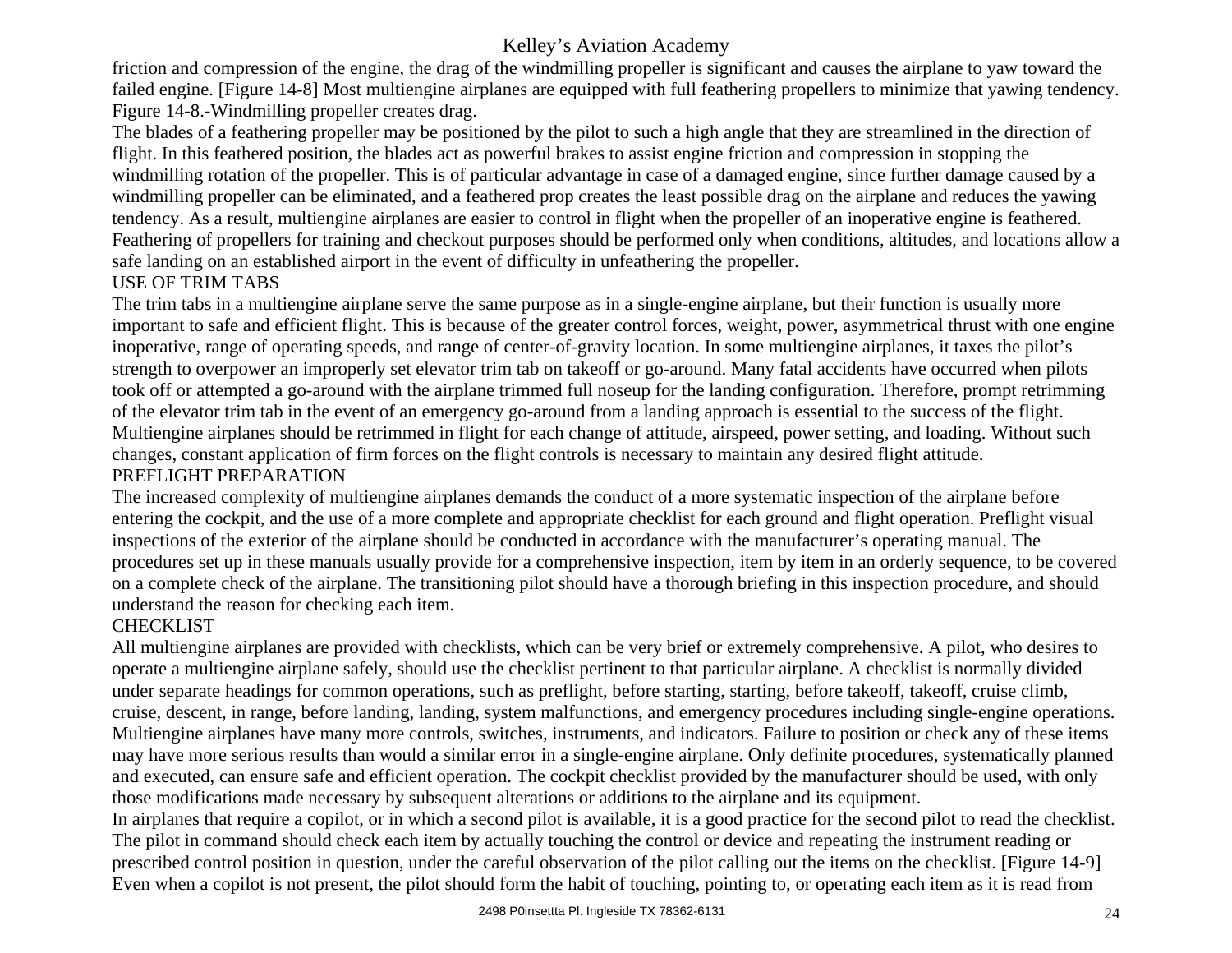the checklist.

In the event of an inflight emergency, the pilot should be sufficiently familiar with emergency procedures to instinctively take immediate action to prevent more serious situations. However, as soon as circumstances permit, the emergency checklist should be reviewed to ensure that all required items have been checked.

Figure 14-9.-Teamwork in a multiengine airplane.

# TAXIING

Although ground operation of multiengine airplanes may differ in some respects from the operation of single-engine airplanes, the taxiing procedures also vary somewhat between those airplanes with a nosewheel and those with a tailwheel-type landing gear. With either of these landing gear arrangements, the difference in taxiing multiengine airplanes that is most obvious to a transitioning pilot is the capability of using power differential between individual engines to assist in directional control.

Tailwheel-type multiengine airplanes are usually equipped with tailwheel locks that can be used to advantage for taxiing in a straight line especially in a crosswind. The tendency to weathervane can also be neutralized to a great extent in these airplanes by using more power on the upwind engine, with the tailwheel lock engaged and the brakes used as necessary.

On nosewheel-type multiengine airplanes, the brakes and throttles are mainly used to control the momentum, and steering is done principally with the steerable nosewheel. The steerable nosewheel is usually actuated by the rudder pedals, or in some airplanes by a separate hand operated steering mechanism.

No airplane should be pivoted on one wheel when making sharp turns because this can damage the landing gear, tires, and even the airport pavement. All turns should be made with the inside wheel rolling, even if only slightly.

Brakes may be used to start and stop turns while taxiing. When initiating a turn, the brakes should be used cautiously to prevent overcontrolling the turn. Brakes should be used as lightly as practicable while taxiing to prevent undue wear and heating of the brakes and wheels, and possible loss of ground control. When brakes are used repeatedly or constantly, they tend to heat to the point that they may either lock or fail completely. Also, tires may be weakened or blown out by extremely hot brakes. Abrupt use of brakes in multiengine, as well as single-engine airplanes is evidence of poor pilot technique; it not only abuses the airplane, but may even result in loss of control.

Due to the greater weight of multiengine airplanes, effective braking is particularly essential. Therefore, as the airplane begins to move forward when taxiing is started, the brakes should be tested immediately by depressing each brake pedal. If the brakes are weak, taxiing should be discontinued and the engines shut down. Looking outside the cockpit while taxiing becomes more important in multiengine airplanes. Since these airplanes are usually somewhat heavier, larger, and more powerful than single-engine airplanes, they often require more time and distance to accelerate or stop, and provide a different perspective for the pilot. While it is usually not necessary to make S-turns to observe the taxiing path, additional vigilance is necessary to avoid obstacles, other aircraft, or bystanders.

## NORMAL TAKEOFFS

There is virtually little difference between a takeoff in a multiengine airplane and one in a single-engine airplane. The controls of each class of airplane are operated the same; the multiple throttles of the multiengine airplane normally are treated as one compact power control and can be operated simultaneously with one hand.

In the interest of safety, it is important that the pilot have a plan of action to cope with engine failure during takeoff. In a multi-pilot crew, the flying pilot should brief the crew on his or her plan of action for normal and abnormal procedures and their individual responsibilities. This briefing consists of at least the following: minimum control speed (VMC), rotation speed (VR), lift-off speed (VLOF), single-engine best rate-of-climb speed (VYSE), all-engine best rate-of-climb speed (VY), and what procedures will be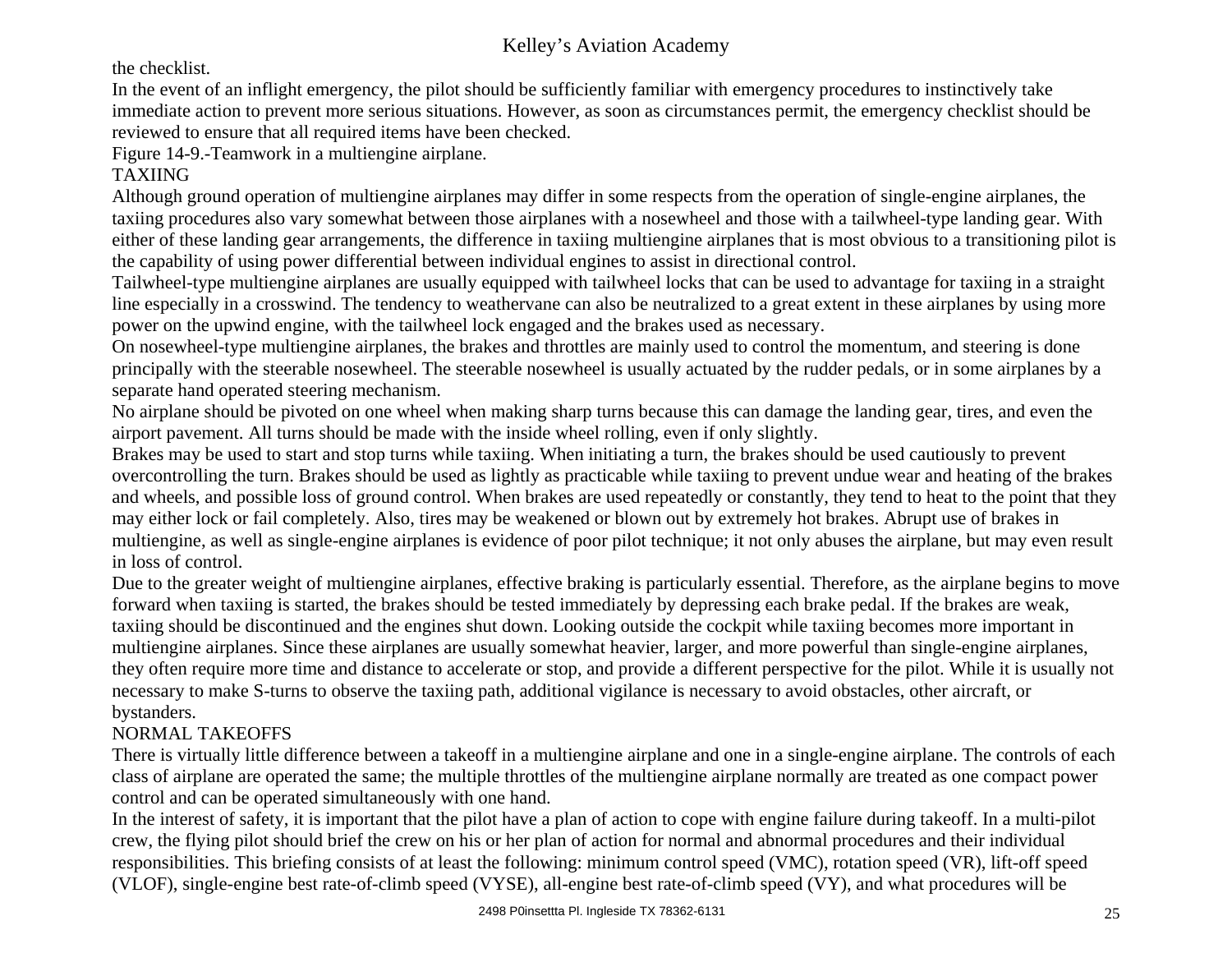followed if an engine failure occurs prior to VMC and after VMC. The multiengine pilot's primary concern on all takeoffs is the attainment of the single-engine minimum control speed plus 5 knots prior to lift-off. Until this speed is achieved, directional control of the airplane in flight may be impossible after the failure of an engine, unless power is reduced immediately on the operating engine. If an engine fails before the single-engine minimum control speed is attained, THE PILOT HAS NO CHOICE BUT TO CLOSE BOTH THROTTLES, ABANDON THE TAKEOFF, AND DIRECT COMPLETE ATTENTION TO BRINGING THE AIRPLANE TO A SAFE STOP ON THE GROUND.

The multiengine pilot's second concern on takeoff is the attainment of the best rate-of-climb speed (VY) in the least amount of time. This is the airspeed that will provide the greatest rate of climb with both engines operating. In the event of an engine failure, the single-engine best rate-of-climb speed must be held. This will provide the best rate of climb when operating with one engine inoperative and propeller feathered (if possible), or the slowest rate of descent with the proper bank angle toward the operating engine. When takeoff is made over obstructions, the best angle-of-climb speed should be maintained until the obstacles are passed then the best rate of climb maintained.

The single-engine minimum control speed and the single-engine best rate-of-climb speed are published in the Airplane Flight Manual (AFM) and/or Pilot's Operating Handbook (POH).

If the crew consists of two pilots, the flying pilot will brief the other pilot on takeoff procedures prior to takeoff. Otherwise, a single pilot operator should mentally review the emergency procedures before takeoff.

After runup and the "Before Takeoff" checks have been completed, the airplane should be taxied into takeoff position and aligned with the runway. If the airplanes is a tailwheel-type, the tailwheel lock (if installed) should be engaged only after the airplane has been allowed to roll straight a few feet along the intended takeoff path to center the tailwheel.

Next, both throttles should be advanced simultaneously to takeoff power, and directional control maintained by the use of the steerable nosewheel and the rudder. Brakes should be used for directional control only during the initial portion of the takeoff roll when the rudder and steerable nosewheel are ineffective. During the initial takeoff roll, the engine instruments should be monitored.

As the takeoff progresses, flight controls should be used, as necessary, to compensate for wind conditions. Follow the manufacturer's recommended rotation speed (VR) or lift-off speed (VLOF). If speeds are not published, use a minimum speed of VMC plus 5 knots before lift-off. After lift-off, the airplane should be allowed to accelerate to the all-engine best rate-of-climb speed (VY). If an engine should fail, the airplane will immediately lose airspeed and this will allow a buffer between VYSE and VY.

The landing gear may be raised as soon as practicable with a positive rate of climb, but not before reaching the point from which a safe landing can no longer be made on the remaining portion of the runway. The flaps (if used) should be retracted as directed in the AFM/POH.

## CROSSWIND TAKEOFFS

Crosswind takeoffs are performed in multiengine airplanes in basically the same manner as those in single-engine airplanes. During the initial takeoff roll, less power may be used on the downwind engine to overcome the tendency of the airplane to weathervane. Full power should be applied to both engines as the airplane accelerates to a speed where rudder control is effective. The airplane should accelerate to a slightly higher-than-normal takeoff speed, and then a positive lift-off should be made to prevent possible settling back to the runway while drifting. When clear of the ground, a coordinated turn should be made into the wind to correct for drift. SHORT-FIELD OR OBSTACLE CLEARANCE TAKEOFF

If it is necessary to take off over an obstacle or from a short field, the procedures should be altered slightly. For example, the initial climb speed that should provide the best angle of climb for obstacle clearance is VX rather than VY. However, VX in some multiengine airplanes is below VMC. In this case, if the climb were made at VX and a sudden power failure occurred on one engine,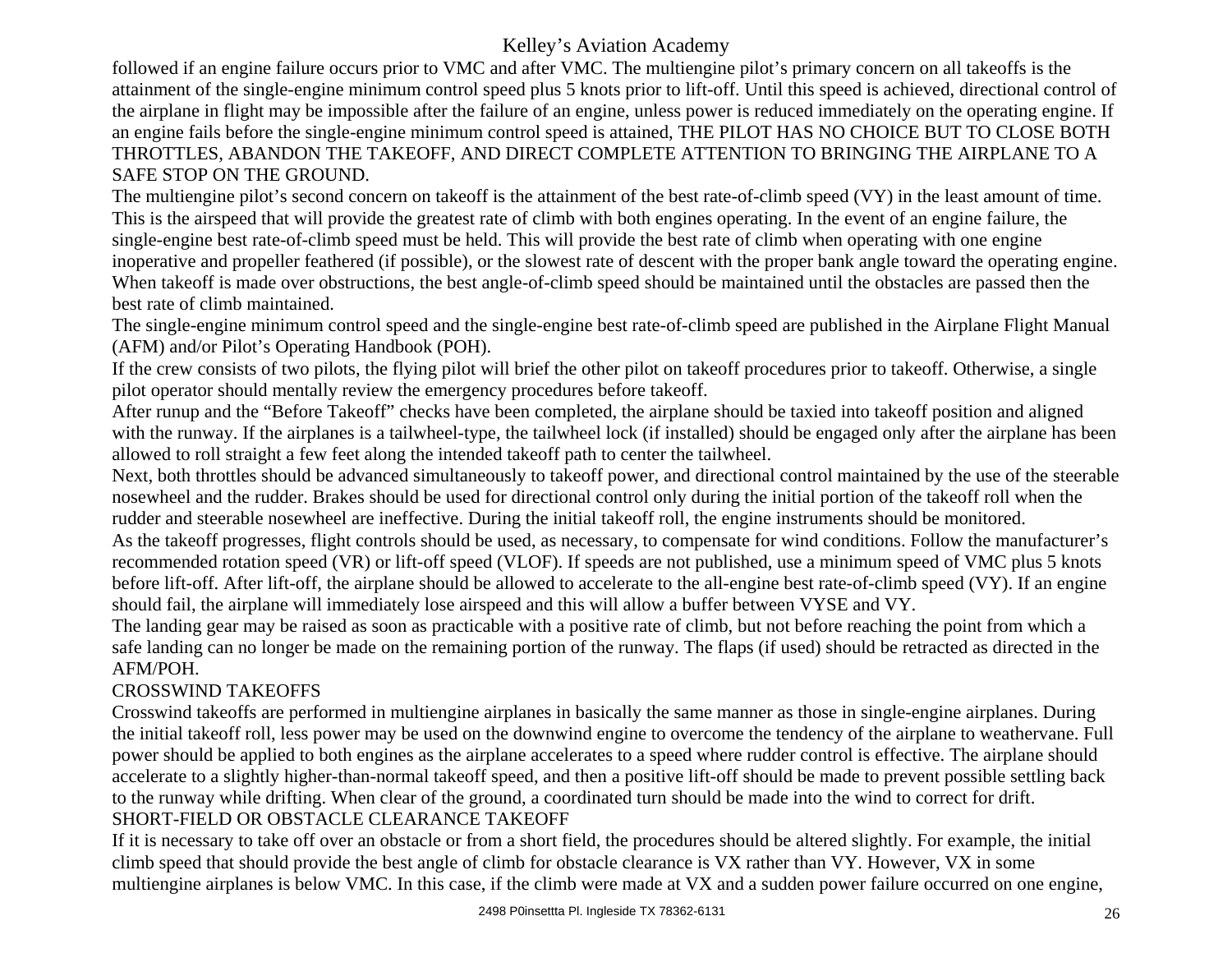the pilot would not be able to control the airplane unless power were reduced on the operating engine. This would create an impossible situation because it would not be likely that the airplane could clear an obstacle with one engine inoperative and the other at some reduced power setting. In any case, if an engine fails and the climb is to be continued over an obstacle, VXSE must be established if maximum performance is to be obtained.

Generally, the short-field or obstacle clearance takeoff will be much the same as a normal takeoff using the manufacturer's recommended flap settings, power settings, and speeds. However, if the published best angle-of-climb speed (VX) is less than VMC + 5, then it is recommended that no less than VMC + 5 be used.

During the takeoff roll as the airspeed reaches the best angle-of-climb speed, or  $VMC + 5$ , whichever is higher, the airplane should be rotated to establish a pitch attitude that will cause the airplane to lift off and climb at that specified speed. At an altitude of approximately 50 feet or after clearing the obstacle, the pitch attitude can be lowered gradually to allow the airspeed to increase to the all-engine best rate-of-climb speed. Upon reaching safe maneuvering altitude, the airplane should be allowed to accelerate to normal or en route climb speed and the power controls reduced to the normal climb power settings.

#### STALLS

As with single-engine airplanes, the pilot should be familiar with the stall and minimum controllability characteristics of the multiengine airplane being flown. The larger and heavier airplanes have slower responses in stall recoveries and in maneuvering at slow speeds due to their greater weight. The practice of stalls in multiengine airplanes should be performed at altitudes sufficiently high to allow recoveries to be completed at least 3,000 feet above the ground or as recommended by the manufacturer.

It usually is inadvisable to execute stalls in multiengine airplanes because of their relatively high wing loading; therefore, practice should be limited to approaches to stalls with recoveries initiated at the first physical indication of an approaching stall. As a general rule, stalls in multiengine airplanes are not necessarily violent or hazardous.

The pilot should become familiar with approaching stalls entered with various flap settings, power settings, landing gear positions, and bank angles. It should be noted that the extension of the landing gear will cause little difference in the stalling speed, but it will cause a more rapid loss of speed in approaching to a stall.

For power-off stalls, the airplane can be configured for landing. After a rate of descent is established that is consistent with landing, power should be reduced to or near idle. This usually results in a level attitude stall.

Power-on stalls should be entered with both engines set at approximately 65 percent power. Takeoff power may be used after slowing to lift-off airspeed. Stalls in airplanes with relative low power loading using maximum climb power usually result in an excessive nose-high attitude and make the recovery more difficult.

Because of possible loss of control, stalls with one engine inoperative or at idle power and the other engine developing effective power, should not be practiced by applicants for multiengine class ratings. The same procedures used in the recognition and avoidance of stalls of single-engine airplanes apply to stalls in multiengine airplanes. The transitioning pilot has to be familiar with the characteristics that announce an approaching stall, the indicated airspeed at which it occurs, and the proper procedure for recovery. The increase in pitch attitude for stall entries should be gradual to prevent momentum from carrying the airplane into an abnormally high noseup attitude with a resulting deceptively low indicated airspeed at the time the stall occurs. It is recommended that the rate-ofpitch change result in a 1-knot-per second decrease in airspeed. In all stall recoveries, the controls should be used very smoothly, avoiding abrupt pitch changes. Because of high gyroscopic stresses, this is particularly true in airplanes with extensions between the engines and propellers.

## EMERGENCY DESCENT

When it is necessary to descend as rapidly as feasible, such as in the case of an inflight fire, follow the manufacturer's recommended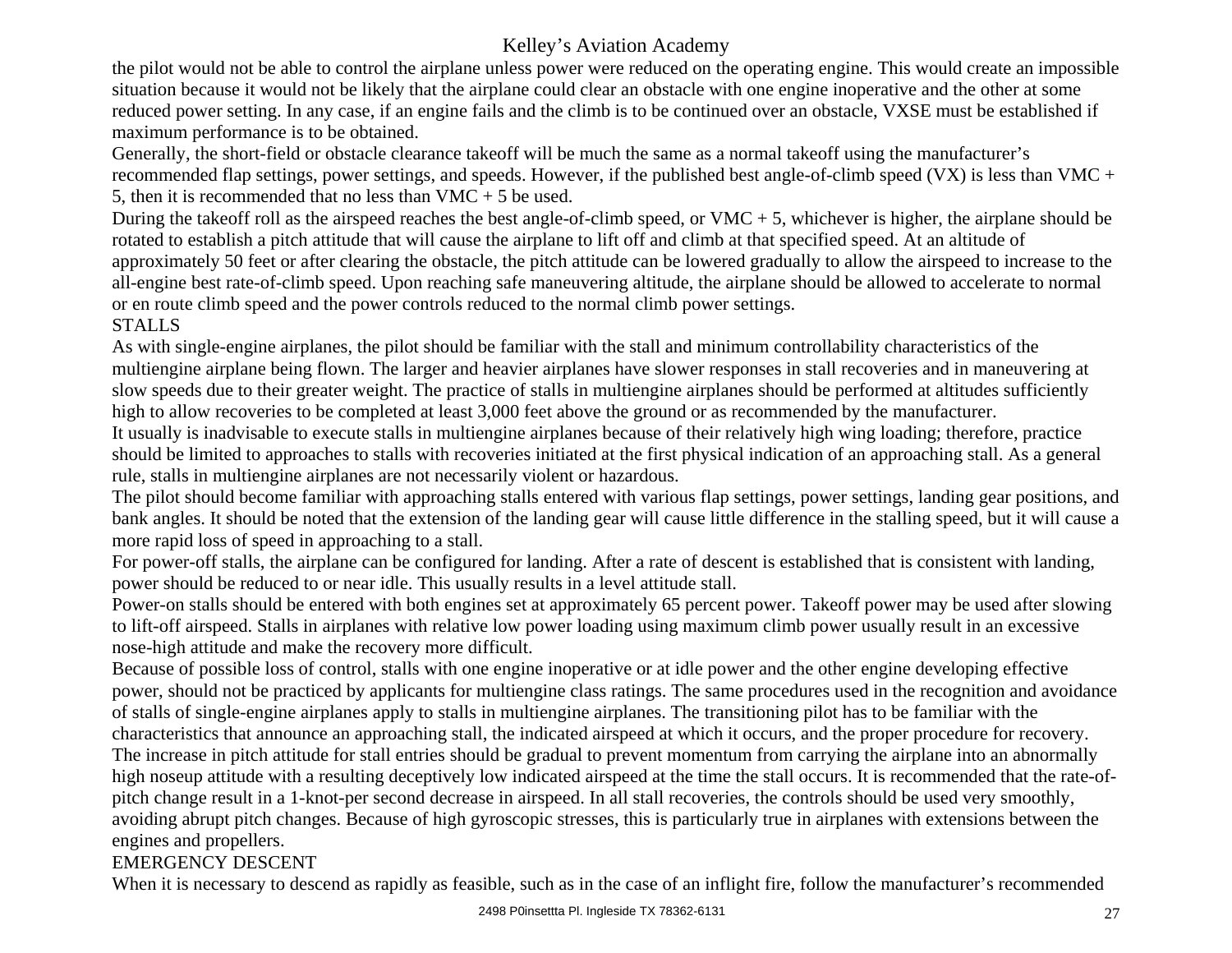procedures. When specific procedures are not published, the following procedures may be used and modified, as required.

- 1. Props Max RPM
- 2. Throttles Closed
- 3. Airspeed Max Gear Down Speed or Max Flap Approach Speed (whichever is lower)
- 4. Landing Gear Down
- 5. Flaps Approach

The maneuvering speed (VA) may be used as descent airspeed but should not be higher than maximum gear down speed or flap approach speed if flaps are used. During practice emergency descents, careful consideration should be given to the operating temperature of the engines. Rapid descents with throttles closed will cause the engines to cool rapidly and possibly cause cylinder damage. In practice, some power should be left on to prevent the engines from cooling rapidly.

Figure 14-10.-Normal two-engine approach and landing.

# APPROACHES AND LANDINGS

Multiengine airplanes characteristically have steeper gliding angles because of their relatively high wing loading, and greater drag of wing flaps and landing gear when extended. For this reason, power is normally used throughout the approach to shallow the approach angle and prevent a high rate of sink.

The accepted procedure for making stabilized landing approaches is to reduce the power to a predetermined setting during the arrival descent, so the appropriate landing gear extension speed will be attained in level flight as the downwind leg of the approach pattern is entered. [Figure 14-10] With this power setting, the extension of the landing gear will further reduce the airspeed to the desired traffic pattern airspeed. The manufacturer's recommended speed should be used throughout the pattern. When practicable, the speed should be compatible with other air traffic in the traffic pattern. When within the maximum speed for flap extension, the flaps may be partially lowered, if desired, to aid in reducing the airspeed to traffic pattern speed. The angle of bank should normally not exceed 30° while turning onto the legs of the traffic pattern.

The landing checklist should be completed by the time the airplane is on base leg so that the pilot may direct full attention to the approach and landing. In a power approach, the airplane should descend at a stabilized rate, allowing the pilot to plan and control the approach path to the point of touchdown. Further extension of the flaps and slight adjustment of power and pitch should be accomplished, as necessary, to establish and maintain a stabilized approach path. Power and pitch changes during approaches should in all cases, be smooth and gradual.

The airspeed of the final approach should be as recommended by the manufacturer. If a recommended speed is not furnished, the airspeed should not be less than the single-engine best rate-of-climb speed (VYSE) until the landing is assured. This is the minimum speed a single-engine go-around can be made if necessary. IN NO CASE SHOULD THE APPROACH SPEED BE LESS THAN THE CRITICAL ENGINE INOPERATIVE MINIMUM CONTROL SPEED. If an engine should fail suddenly and it is necessary to make a go-around from a final approach at less than this speed, a loss of control could occur. As a rule of thumb, after the wing flaps are extended the final approach speed should be gradually reduced to 1.3 times the power-off stalling speed (1.3 VSO).

The roundout or flare should be started at a sufficient altitude to allow a smooth transition from the approach to the landing attitude. The touchdown should be smooth, with the airplane touching down on the main wheels and in a tail-low attitude, with or without power as desired. Although airplanes with nosewheels should touch down in a tail-low attitude, it should not be so low as to drag the tail on the runway. On the other hand, since the nosewheel is not designed to absorb the impact of the full weight of the airplane, level or nose-low attitudes must be avoided.

Directional control on the rollout should be accomplished primarily with the rudder and the steerable nosewheel, with discrete use of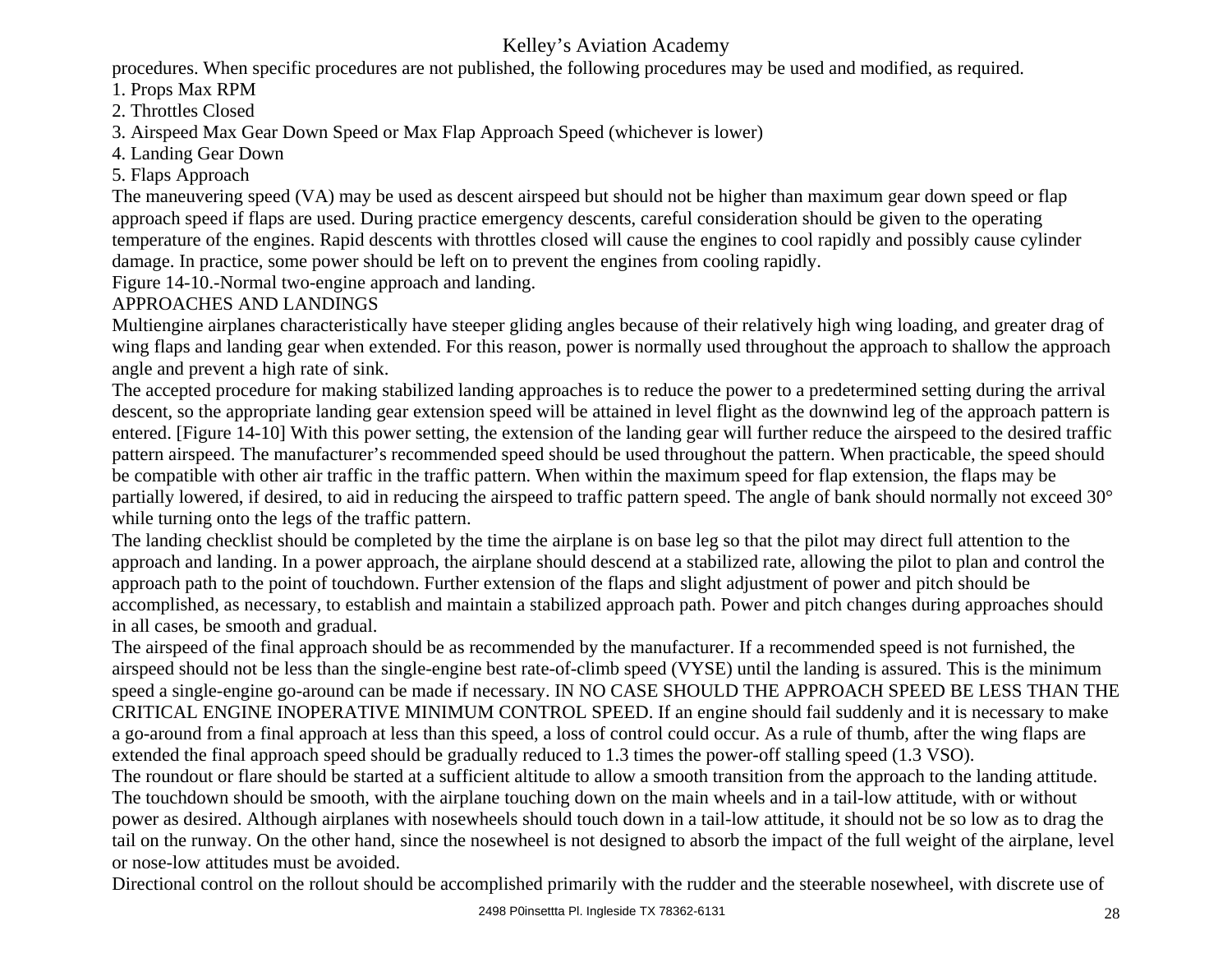the brakes applied only as necessary for crosswinds or other factors.

# CROSSWIND LANDINGS

Crosswind landing procedures in multiengine airplanes are similar to those in single-engine airplanes. The only significant difference lies in the fact that because of the greater weight, more positive drift correction must be maintained before the touchdown.

The two basic methods of making crosswind landings, the slipping approach (wing low) and the crabbing approach, may be combined. These are discussed in the chapter on Approaches and Landings.

The essential factor in all crosswind landing procedures is touching down without drift, with the heading of the airplane parallel to its direction of motion. This will result in minimum side loads on the landing gear.

# SHORT-FIELD LANDING

Short-field landing procedures are similar to those in a normal approach and landing. Approach with full flaps at the recommended short-field approach speed. If a recommended speed is not furnished, after landing is assured and the wing flaps are extended, a rule of thumb is 1.2 x VSO, but not less than VMC for safety. Immediately after touchdown, raise the flaps, apply the back-elevator pressure and apply brakes.

# GO-AROUND PROCEDURE

The complexity of multiengine airplanes makes a knowledge of and proficiency in emergency go-around procedures particularly essential for safe piloting. The emergency go-around during a landing approach is inherently critical because it is usually initiated at a very low altitude and airspeed with the airplane's configuration and trim adjustments set for landing.

Unless absolutely necessary, the decision to go around should not be delayed to the point where the airplane is ready to touch down. [Figure 14-11] The more altitude and time available to apply power, establish a climb, retrim, and set up a go-around configuration, the easier and safer the maneuver becomes. When the pilot has decided to go around, immediate action should be taken without hesitation, while maintaining positive control and accurately following the manufacturer's recommended procedures.

Figure 14-11.-Make a timely decision to go around or land.

Go-around procedures vary with different airplanes, depending on their weight, flight characteristics, flap and retractable gear systems, and flight performance. Specific procedures must be learned by the transitioning pilot from the AFM/POH, which should always be available in the cockpit.

There are several general go-around procedures that apply to most airplanes.

• When the decision to go around is reached, takeoff power should be applied immediately and the descent stopped by adjusting the pitch attitude to avoid further loss of altitude.

• The flaps should be retracted in accordance with the procedure prescribed in the AFM/POH.

• After a positive rate of climb is established, the landing gear should be retracted, best rate-of-climb airspeed (VY) obtained and maintained, and the airplane trimmed for this climb. Any remaining flaps are then retracted. The procedure for a normal takeoff climb should then be followed.

At any time the airspeed is faster than the flaps-up stalling speed, the flaps may be retracted completely without losing altitude if simultaneously the angle of attack is increased sufficiently. At slow airspeeds, retracting the flaps prematurely or suddenly can cause a stall or an unanticipated loss of altitude. Rapid or premature retraction of the flaps should be avoided on go-arounds, especially when close to the ground, because of the careful attention and exercise of precise pilot technique necessary to prevent a sudden loss of altitude. Generally, retracting the flaps only halfway or to the specified approach setting decreases the drag a relatively greater amount than it decreases the lift.

The AFM/POH should be consulted regarding landing gear and flap retraction procedures. In some installations, simultaneous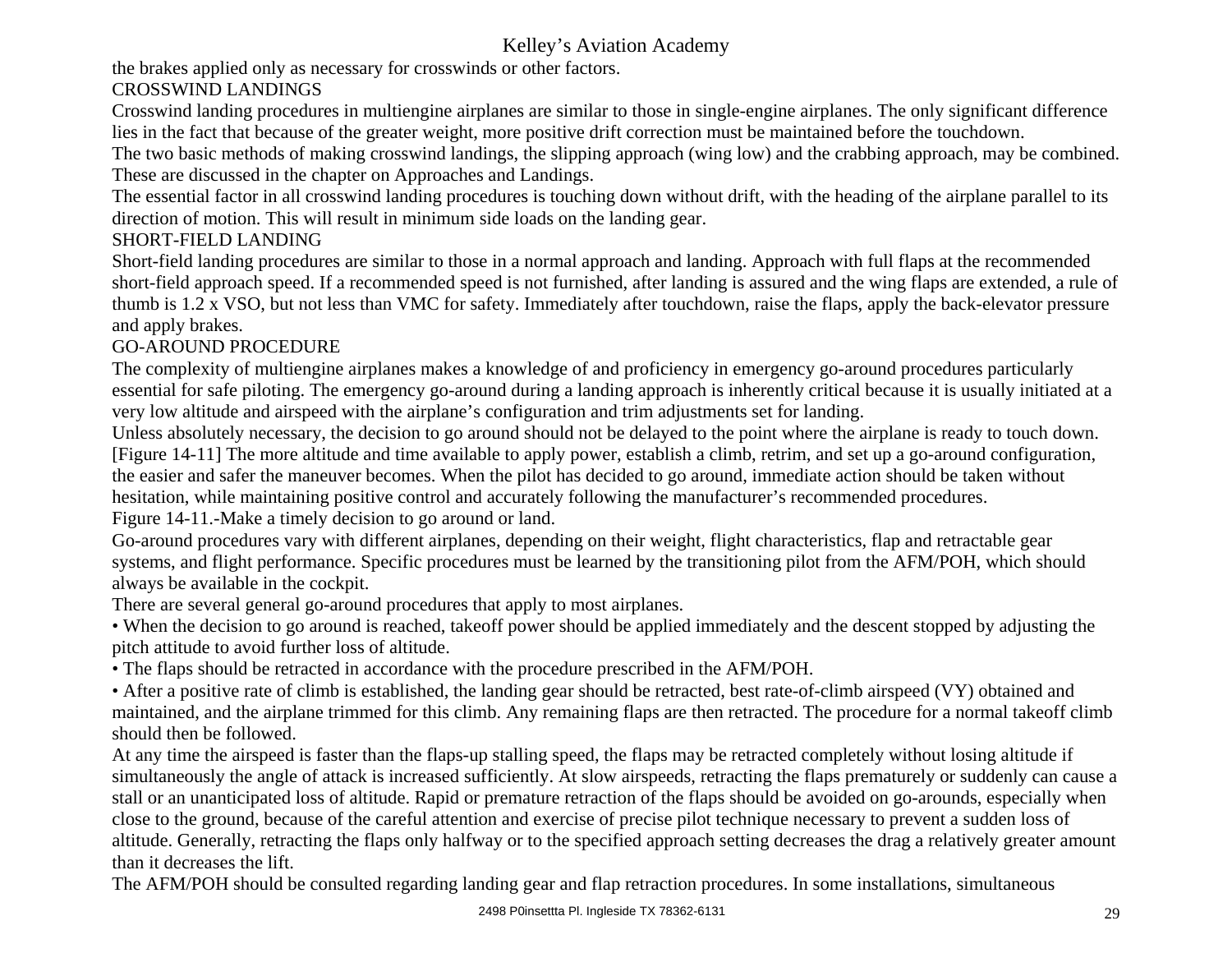retraction of the gear and flaps may increase the flap retraction time, and full flaps create more drag than the extended landing gear. ENGINE INOPERATIVE EMERGENCIES

The operating and flight characteristics of multiengine airplanes with one engine inoperative are excellent. Multiengine airplanes can be controlled and maneuvered safely as long as sufficient airspeed is maintained. However, to utilize the safety and performance characteristics effectively, the pilot has to have a sound understanding of the single-engine performance and the limitations resulting from an unbalance of power.

A pilot checking out for the first time in any multiengine airplane should practice and become thoroughly familiar with the control and performance problems that result from the failure of one engine during any flight condition. Practice should be continued as long as the pilot engages in flying a multiengine airplane so that corrective action will be instinctive, and the ability to control airspeed, heading, and altitude will be retained.

The feathering of a propeller should be demonstrated and practiced during training in all airplanes equipped with propellers that can be feathered and unfeathered safely in flight. If the airplane used is not equipped with feathering propellers, one engine should be secured (shut down) in accordance with the procedures in the AFM/POH. All training in multiengine airplanes involving engine shut down, regardless if the propeller can be feathered or not, must be accomplished at an altitude that will allow for a safe landing at an established airport if an actual emergency develops.

### ENGINE INOPERATIVE PROCEDURES

The following procedures are recommended to develop in the transitioning pilot the habit of using proper procedures and proficiency in coping with an inoperative engine.

At a safe altitude (minimum 3,000 feet above terrain) and within landing distance of a suitable airport, an engine may be shut down with the mixture control or fuel selector. At lower altitudes, however, shut down should be simulated by reducing power by adjusting the throttle to the zero thrust setting. The following procedures should then be followed:

- 1. Fly the airplane Maintain control, VYSE, heading, bank into operating engine.
- 2. Power Increase or leave as set for takeoff.
- 3. Drag (reduce) Props, gear, or flaps-pilots choice based on conditions and airplane.
- 4. Identify Idle foot inoperative engine.
- 5. Verify With throttle or other means.
- 6. Feather Inoperative engine propeller.
- 7. Checklist Start from the top.

In all cases, the airplane manufacturer's recommended procedure for single-engine operation should be followed. The general procedures listed above are not intended to replace or conflict with any procedure established by the manufacturer of any airplane. It can be used effectively for general training purposes and to emphasize the importance of maintaining aircraft control and reducing drag.

The pilot must be proficient in the control of heading, airspeed, and altitude; in the prompt identification of a power failure; and in the accuracy of shutdown and restart procedures as prescribed in the AFM/POH.

There is not a better way to develop skill in single-engine emergencies than by continued practice. The fact that the procedures of single-engine operation are mastered thoroughly at one time during a pilot's career is no assurance of being able to cope successfully with a single-engine emergency unless review and practice are continued. Some engine inoperative emergencies may be so critical that there may not be a safety margin for lack of skill or knowledge. It is essential that the multiengine pilot take proficiency training periodically from a competent flight instructor.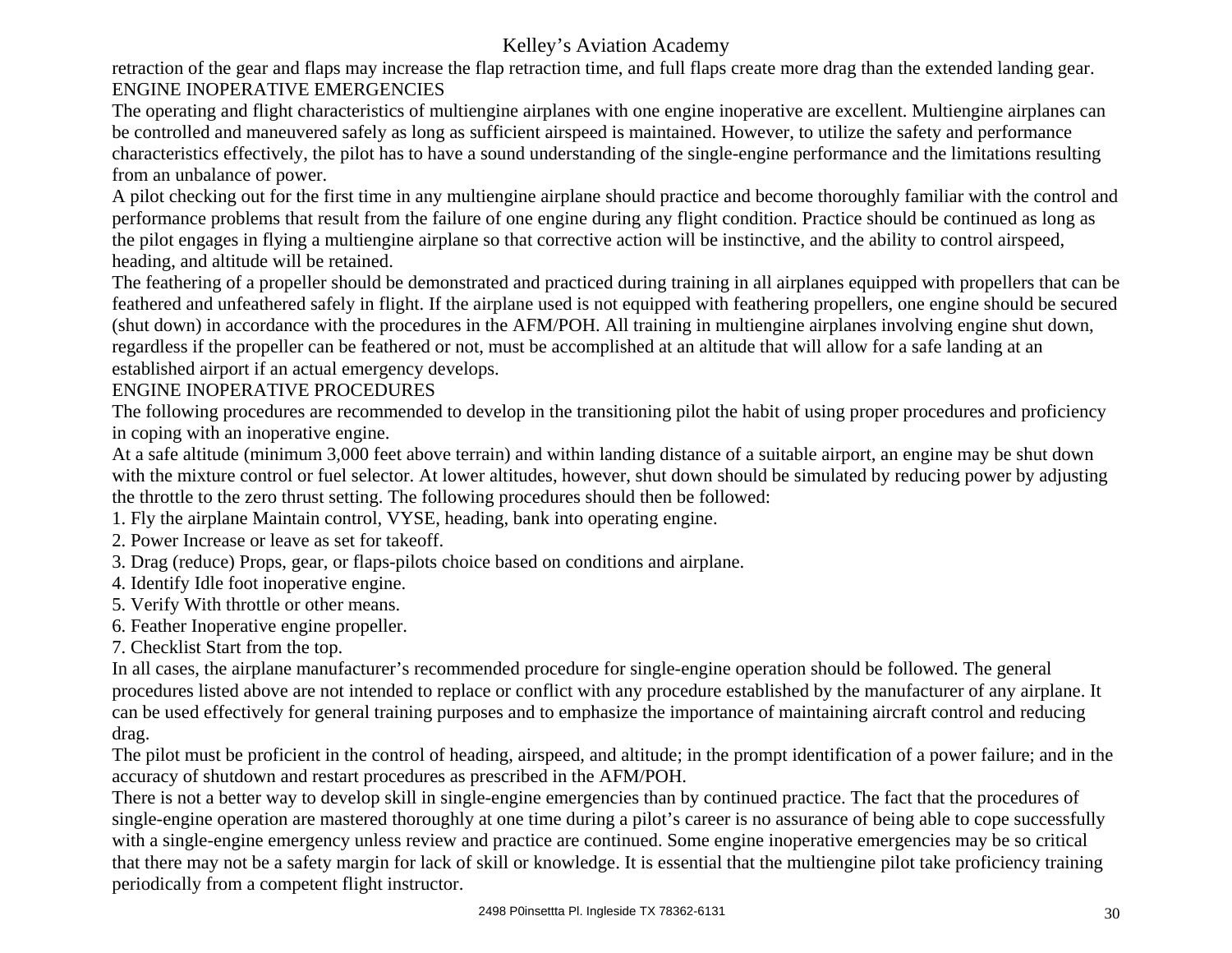The pilot should practice and demonstrate the effects (on single-engine performance) of various configurations of gear, flaps, and both; the use of carburetor heat; and the failure to feather the propeller on an inoperative engine. Each configuration should be maintained at single-engine best rate-of-climb speed long enough to determine its effect on the climb (or sink) achieved. Prolonged use of carburetor heat, if equipped, at high-power settings should be avoided.

#### VMC DEMONSTRATIONS

Every multiengine airplane checkout should include a demonstration of the airplane's single-engine minimum control speed. The single-engine minimum control speed given in the AFM/POH or other manufacturer's published limitations is determined during the original airplane certification under conditions specified in the CFR's. These conditions are normally not duplicated during pilot training or testing because they consist of the most adverse situations for airplane-type certification purposes. Prior to a pilot checkout, a thorough discussion of the factors affecting single-engine minimum control speed is essential.

The VMC demonstrations should be performed at an altitude that will allow the maneuver to be completed no lower than 3,000 feet above ground level (AGL) or the manufacturer's recommended altitude, whichever is higher. One demonstration should be made while holding the wings level and the ball centered, and another demonstration should be made while banking the airplane at least  $5^{\circ}$ toward the operating engine to establish zero sideslip. These maneuvers will demonstrate the single-engine minimum control speed for the existing conditions and will emphasize the necessity of banking into the operative engine. An attempt should not be made to duplicate VMC, as determined for airplane certification.

After the propellers are set to high revolutions per minute (RPM), the landing gear is retracted, and the flaps are in the takeoff position, the airplane should be placed in a climb attitude and an airspeed at or above the intentional one-engine inoperative speed (VSSE). With both engines developing as near rated takeoff power as possible, power on the critical engine (usually the left) should then be reduced to idle (windmilling, not shut down). After this is accomplished, the airspeed should be reduced at approximately 1 knot per second with the elevators until directional control can no longer be maintained. At this point, recovery should be initiated by simultaneously reducing power sufficiently on the operating engine and reducing the angle of attack by lowering the nose of the airplane to accelerate to VSSE. Under no circumstances should an attempt be made to fly at a speed below VMC with only one engine operating. Should indications of a stall occur prior to reaching this point, recovery should be initiated immediately by reducing the angle of attack and power on the operating engine to control roll and increase airspeed to VSSE. The demonstration should then be accomplished with the rudder travel limited at a higher airspeed.

## ENGINE FAILURE BEFORE LIFT-OFF (REJECTED TAKEOFF)

When an engine fails during the takeoff roll before becoming airborne, it is advisable to close both throttles immediately and employ maximum braking, while maintaining directional control. In training, the recommended procedure to simulate an engine failure on takeoff is to close the mixture on one engine before 50 percent VMC. This provides a safety factor for the instructor pilot and more time for the training pilot to make a proper decision. If the training pilot fails to recognize the emergency promptly, the instructor pilot can close the mixture on the running engine and bring the airplane safely to a stop. Also, during training, to save wear and tear on the airplane, the training pilot may announce maximum braking rather than actually using maximum braking when remaining runway length is adequate.

#### ENGINE FAILURE AFTER LIFT-OFF

If after becoming airborne an engine should fail prior to having reached the single-engine best rate-of-climb speed (VYSE), the same procedure used for engine failure before lift-off should be followed. This is recommended because an immediate landing is usually inevitable because of the altitude loss required to increase the speed to VYSE.

The pilot must have determined before takeoff what altitude, airspeed, and airplane configuration must exist to permit the flight to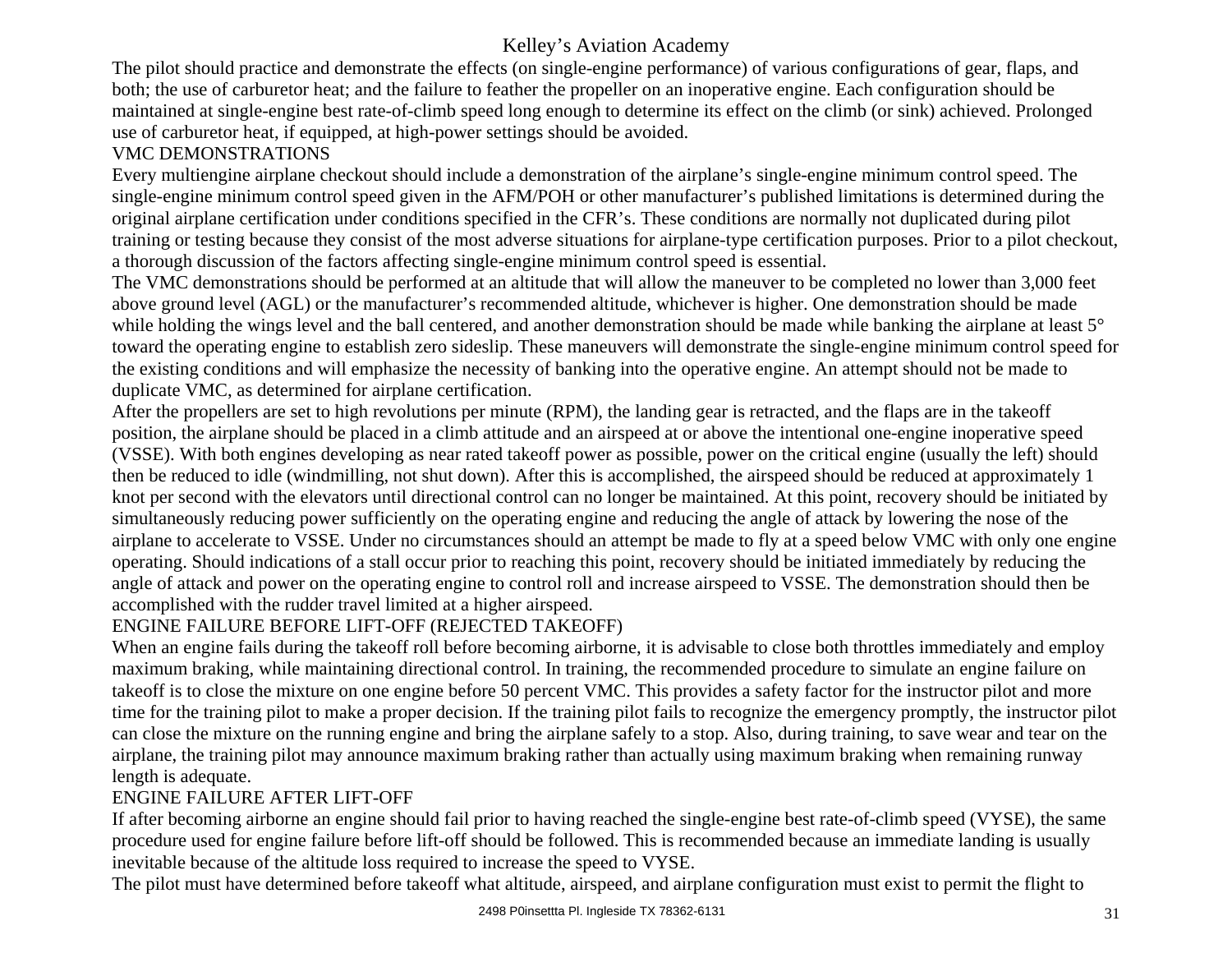continue in the event of an engine failure. The pilot should also be ready to accept the fact that if engine failure occurs before these required factors are established, both throttles must be closed and the situation treated the same as an engine failure on a single-engine airplane. If it has been predetermined that the single-engine rate of climb under existing circumstances will be at least 50 FPM at 1,000 feet above the airport, and that at least the single-engine best angle-of-climb speed has been attained, the pilot may decide to continue the takeoff. If the airspeed is below the single-engine best angle-of-climb speed (VXSE) and the landing gear has not been retracted, the takeoff should be abandoned immediately.

Figure 14-12.-Engine failure during takeoff procedures.

If the single-engine best angle-of-climb speed (VXSE) has been obtained and the landing gear is in the retract cycle, the pilot should climb at the single-engine best angle-of-climb speed (VXSE) to clear any obstructions. The pilot should hold 5 to 8° of bank into the operating engine and stabilize the airspeed at the single-engine best rate-of-climb speed (VYSE) while identifying, verifying, and feathering the inoperative engine propeller, then, retract the flaps.

When the decision is made to continue the flight, the single-engine best rate-of-climb speed should be attained and maintained with the inoperative engine feathered. [Figure 14-12] Even if altitude cannot be maintained, it is best to continue to hold that speed because it would result in the slowest rate of descent and provide the most time for executing the emergency landing. After the decision is made to continue flight and a positive rate of climb is attained, the landing gear should be retracted as soon as practical. If the airplane is barely able to maintain altitude and airspeed, a turn requiring a bank greater than 15° should not be attempted. When such a turn is made under these conditions, both lift and airspeed will decrease. It is advisable to continue straight ahead whenever possible, until reaching a safe maneuvering altitude and VYSE. At that time, a steeper bank may be made safely in either direction. There is nothing wrong with banking toward a "inoperative" engine if a safe speed and zero sideslip are maintained.

When an engine fails after becoming airborne, the pilot should hold the heading with the rudder and simultaneously roll into a bank of 5 to 8° toward the operating engine. The more bank used initially will lower VMC and help maintain control with no or very little climb performance. With the airplane under control and the proper airspeed attained for climb, the bank angle can be reduced to establish zero slip to increase climb performance. Without a yaw indicator, 2° to 3° of bank and one-half ball deflection is recommended for maximum performance.

The best way to identify the inoperative engine is to note the direction of yaw and the rudder pressure required to maintain heading. To counteract the asymmetrical thrust, extra rudder pressure will have to be exerted on the operating engine side. To aid in identifying the failed engine, some pilots use the expression "Dead Foot Dead Engine." Never rely on tachometer or manifold pressure readings to determine which engine has failed. After power has been lost on an engine, the tachometer will often indicate the correct RPM and the manifold pressure gauge will indicate the approximate atmospheric pressure or above.

Experience has shown that the biggest problem is not in identifying the inoperative engine, but rather in the pilot's actions after the inoperative engine has been identified. In other words, a pilot may identify the inoperative engine and then attempt to shut down the wrong one, resulting in no power at all. To avoid this mistake, the pilot should verify that the inoperative engine has been identified by retarding the throttle of the suspected engine before shutting it down.

When demonstrating or practicing procedures for engine failure on takeoff, the feathering of the propeller and securing of the engine should be simulated rather than actually performed, so that the engine may be available for immediate use if needed. All other settings should be made just as in an actual power failure.

#### ENGINE FAILURE EN ROUTE

Normally, when an engine failure occurs while en route in cruising flight, the situation is not as critical as when an engine fails on takeoff. With the more leisurely circumstances, the pilot should take time to determine the cause of the failure and to correct the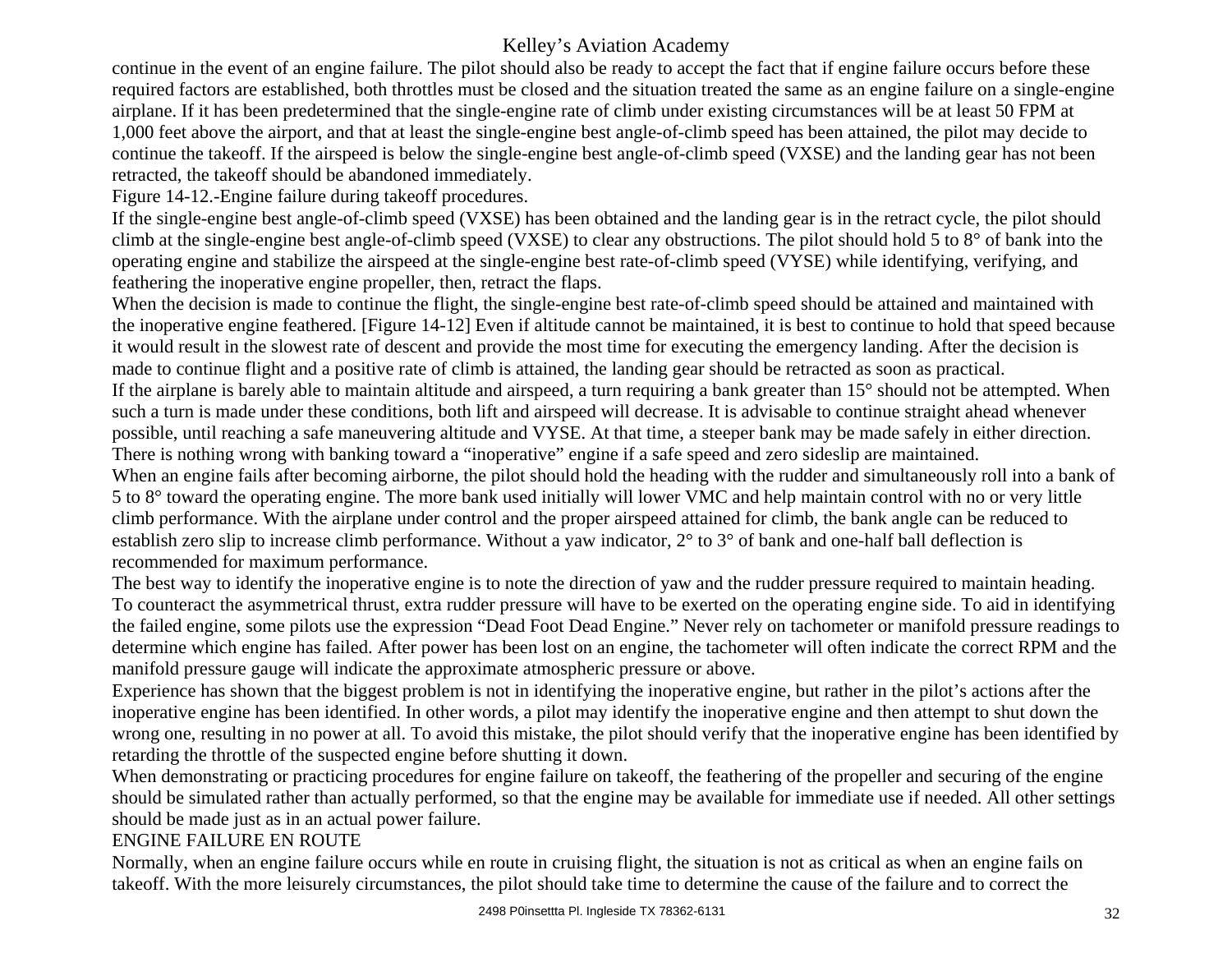condition, if possible. If the condition cannot be corrected, the single-engine procedure recommended by the manufacturer should be accomplished and a landing made as soon as practical.

A primary error during engine failure is the pilot's tendency to perform the engine inoperative identification and shutdown too quickly, resulting in improper identification or incorrect shutdown procedures. The element of surprise generally associated with actual engine failure may result in confused and hasty reactions.

When an engine fails during cruising flight, the pilot's main problem is to maintain sufficient altitude to be able to continue flight to the nearest suitable point of landing. This is dependent on the density altitude, gross weight of the airplane, and elevation of the terrain and obstructions. When the airplane is above its single-engine service ceiling, altitude will be lost. The single-engine service ceiling is the maximum density altitude at which the single-engine best rate-of-climb speed will produce 50 FPM rate of climb. This ceiling is determined by the manufacturer on the basis of the airplane's maximum gross weight, flaps and landing gear retracted, the critical engine inoperative, and the propeller feathered.

Although engine failure while en route in normal cruise conditions may not be critical, it is a recommended practice to add maximum available power to the operating engine before securing or shutting down the failed engine. If it is determined later that maximum available power on the operating engine is not needed to maintain altitude, it is a simple matter to reduce the power. Conversely, if maximum available power is not applied, the airspeed may decrease much farther and more rapidly than expected. This condition could present a serious performance problem, especially if the airspeed should drop below VYSE.

The altitude should be maintained if it is within the capability of the airplane. If the airplane is not capable of maintaining altitude with an engine inoperative under existing circumstances, the airspeed should be maintained at the single-engine best rate-of-climb speed (VYSE) so as to conserve altitude as long as possible to reach a suitable landing area.

After the failed engine is shut down and everything is under control (including heading and altitude), it is recommended that the pilot communicate with the nearest ground facility to let them know the flight is being conducted with one engine inoperative. Federal Aviation Administration (FAA) facilities are able to give valuable assistance if needed, particularly when the flight is conducted under instrument flight rules (IFR) or a landing is to be made at a tower controlled airport. Good judgment dictates that a landing be made at the nearest suitable airport rather than continuing flight.

During single-engine practice using zero thrust power settings, the engine may cool to temperatures considerably below the normal operating range. This factor requires caution when advancing the power at the termination of single-engine practice. If the power is advanced rapidly, the engine may not respond and an actual engine failure may be encountered. This is particularly important when practicing single-engine approaches and landings. A good procedure is to slowly advance the throttle to approximately one-half power, then allow it to respond and stabilize before advancing to higher power settings. This procedure also results in less wear on the engines.

Restarts after feathering require the same amount of care, primarily to avoid engine damage. Following the restart, the engine power should be maintained at the idle setting or slightly above until the engine is sufficiently warm and is receiving adequate lubrication. ENGINE INOPERATIVE APPROACH AND LANDING

Essentially, a single-engine approach and landing is the same as a normal approach and landing. Long, flat approaches with highpower output on the operating engine and/or excessive threshold speed that results in floating and unnecessary runway use should be avoided. Due to variations in the performance and limitations of many multiengine airplanes, a specific flightpath or procedure can not be proposed that would be adequate in all single-engine approaches. In most multiengine airplanes, a single-engine approach can be accomplished with the flightpath and procedures almost identical to a normal approach and landing. The multiengine manufacturers include a recommended single-engine landing procedure in the AFM/POH.